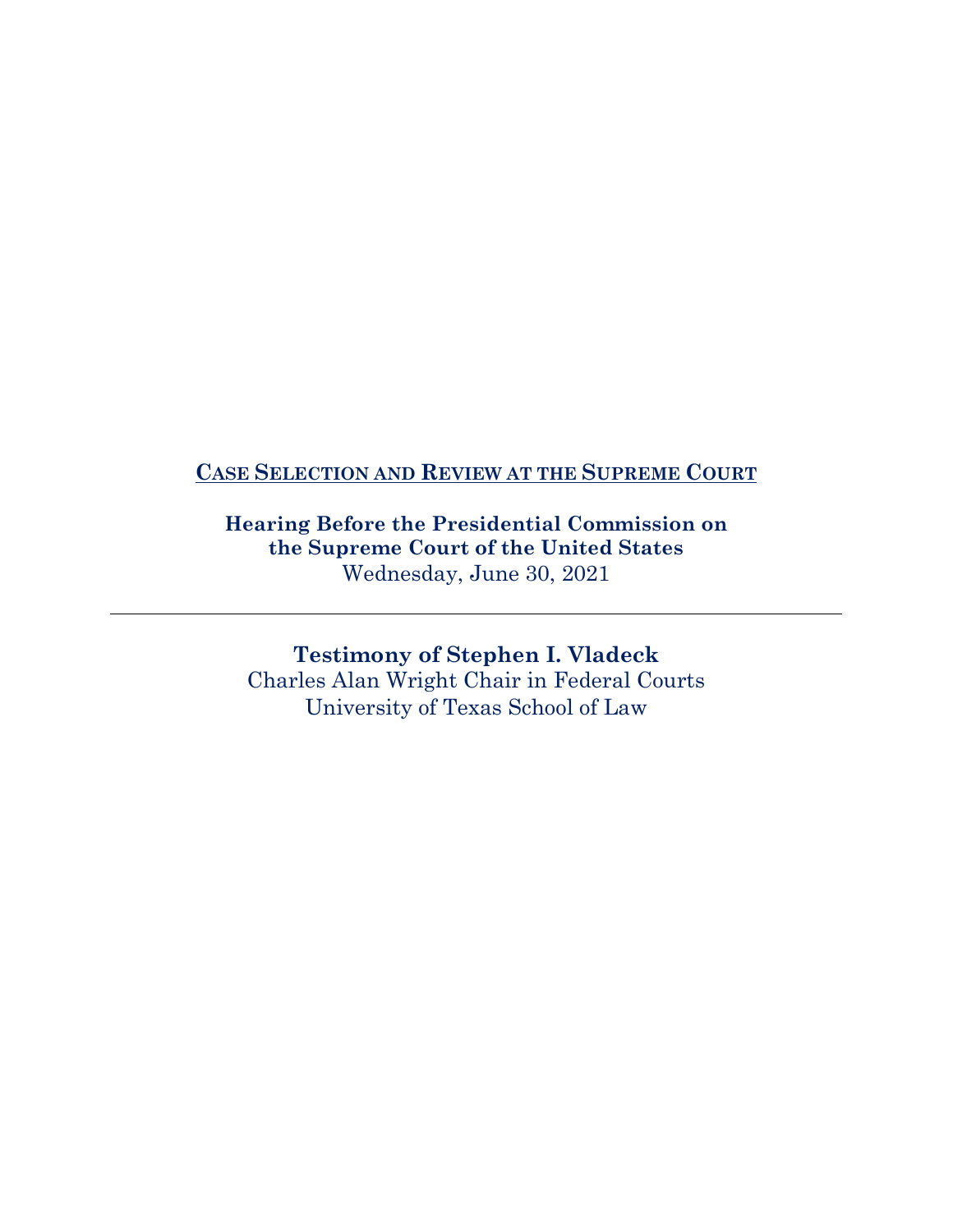Co-Chair Bauer, Co-Chair Rodriguez, and distinguished members of the Commission:

Thank you for the invitation to testify today. As you know, I hold the Charles Alan Wright Chair in Federal Courts at the University of Texas School of Law, where my research and writing focus on the intersection of constitutional law, national security law, and the federal courts. In addition to writing and teaching about the Supreme Court, I also practice before it (I've argued three cases over the last four Terms), and help CNN cover it (as its Supreme Court analyst). It's therefore not only my distinct honor, but also a real treat, to have the opportunity to participate in the broader conversation that the Commission is having today (and throughout this process).

For all of the public attention devoted to hot-button Supreme Court reform topics like term limits for the Justices or expanding the number of seats on the Court, I'm heartened that the Commission is devoting an entire panel to the more technical — but, in many respects, no less important — issue of "case selection and review." And at least in the last few years, one of the most significant shifts in the Court's case selection and review has been the growing prominence of what one member of this Commission has dubbed the Court's "shadow docket." Although, as I note at the end of my statement, this body of decisions ought to be understood as part of a far broader shift in the composition and structure of the Court's workload, I'd like to focus my testimony today on this particular subset — and why it is a worthy topic of both the Commission's attention and any potential Court reform.

To that end, my testimony has five objectives: (1) to introduce the shadow docket and describe what it comprises; (2) to document the rise in several specific *types* of significant shadow docket rulings in the last few years; (3) to identify some of the possible explanations for this uptick; (4) to outline at least some of the serious concerns that these developments raise; and (5) to sketch out some potential reforms that both the Court and Congress might consider — and that this Commission therefore ought to discuss.

### **I. WHAT** *IS* **THE "SHADOW DOCKET"?**

The term "shadow docket" was coined by Commissioner (and University of Chicago law professor) Will Baude in 2015 as a catch-all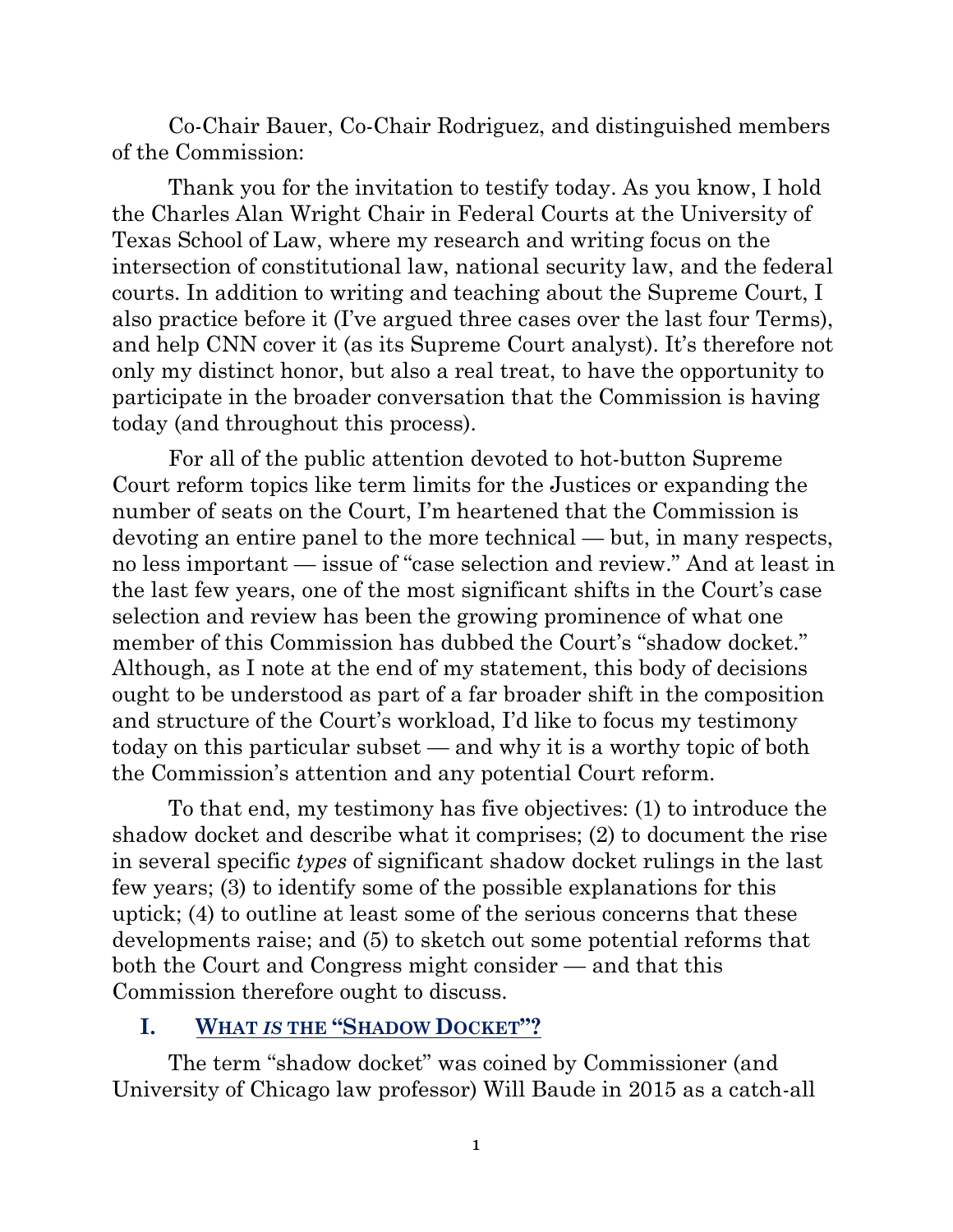for a body of the Supreme Court's work that was, to that point, receiving virtually no academic or public attention.[1](#page-2-0) Unlike the Court's "merits" docket, which includes the approximately 60–70 cases each Term in which the Justices hear oral argument and resolve the dispute in a signed "opinion of the Court," the "shadow" docket, as Professor Baude described it, comprises the thousands of *other* decisions the Justices hand down each Term — almost always as "orders" from either a single Justice (in their capacity as "Circuit Justice" for a particular U.S. Court of Appeals) or the entire Court. So understood, although the terminology itself dates only to 2015, the shadow docket has been around for as long as the Supreme Court.

Although it's only of recent vintage, the "shadow" metaphor is entirely appropriate given the contrast between such orders and merits decisions. The latter receive at least two full rounds of briefing; are argued in public at a date and time fixed months in advance; and are resolved through lengthy written opinions handed down as part of a carefully orchestrated tradition beginning at 10:00 a.m. Eastern time on pre-announced "decision days." It is impossible to miss these 60–70 cases, which, on top of the attention they receive from the Court, also tend to be the subject of numerous professional and academic Term "preview" events (before they're argued) and "recap" events (after they're decided). Indeed, both academic and popular efforts to identify broader trends in the Court's work tend to focus almost exclusively and, in my view, to their significant detriment — on this understandably prominent but numerically small slice of the Court's caseload.

In contrast, rulings on the "shadow docket" typically come after no more than one round of briefing (and sometimes less); are usually accompanied by no reasoning (let alone a majority opinion); invariably provide no identification of how (or how many of) the Justices voted; and can be handed down at all times of  $day - or$ , in some exceptional cases, in the middle of the night. Owing to their unpredictable timing,

<span id="page-2-0"></span><sup>1.</sup> *See* William Baude, *Foreword: The Supreme Court's Shadow Docket*, 9 N.Y.U. J.L. & LIBERTY 1, 3–5 (2015).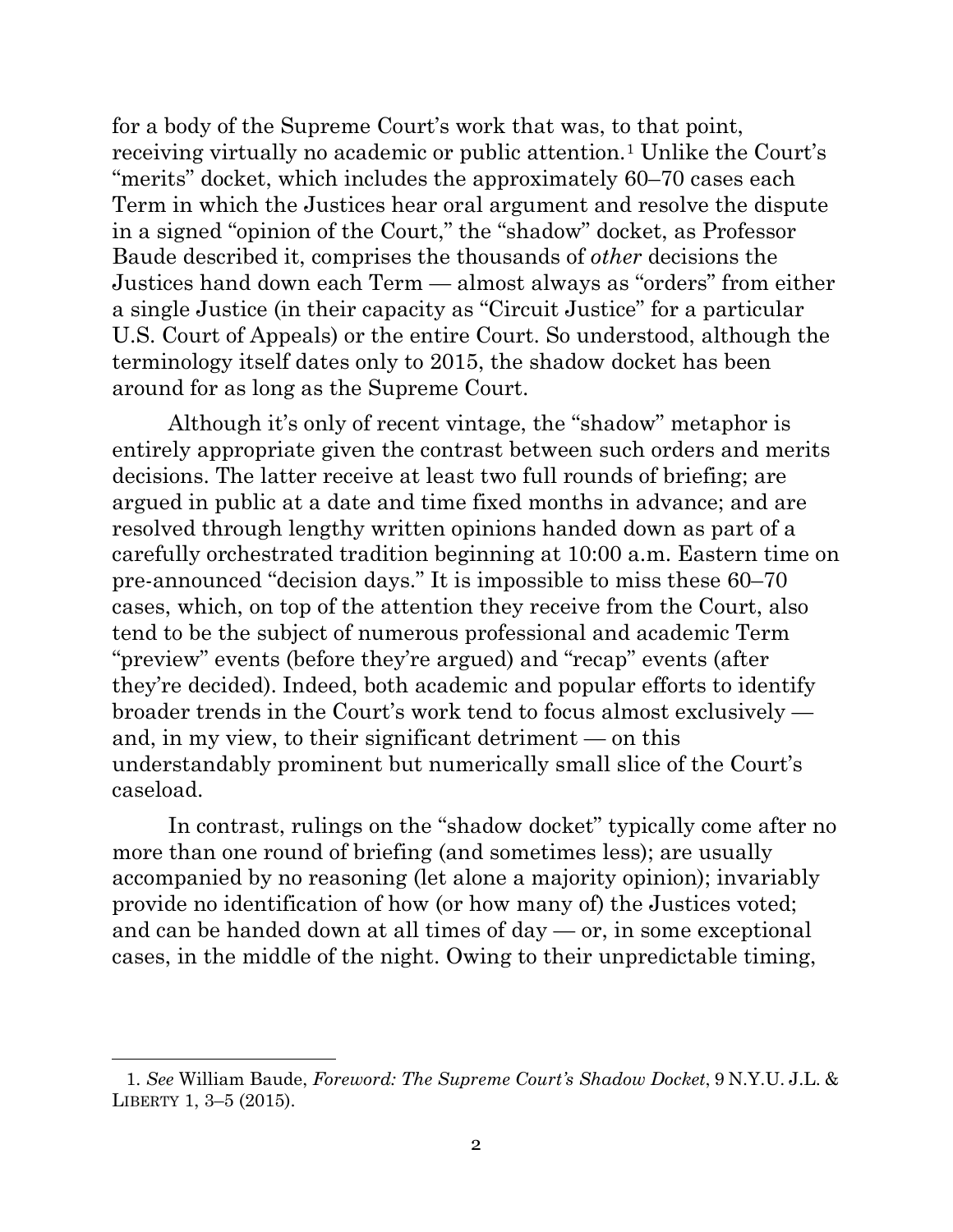their lack of transparency, and their usual inscrutability, these rulings come both literally and figuratively in the shadows.[2](#page-3-0)

That does not mean that the shadow docket is inherently pernicious. Every court needs a docket to handle applications and other emergency requests that come up outside the normal flow of merits litigation. The Supreme Court is no exception. Indeed, scholars and court-watchers have long *known* about the Court's shadow docket; they've just ignored it — because nearly all of the Justices' decisions on the shadow docket were perceived to be anodyne: denying petitions for certiorari in un-controversial cases; denying applications for emergency relief in cases presenting no true emergency; granting parties additional time to file briefs; dividing up oral arguments; and so on.

That's not to say that there were *never* controversial rulings on the shadow docket; from the execution of the Rosenbergs<sup>[3](#page-3-1)</sup> to Justice Douglas halting President Nixon's bombing of Cambodia<sup>[4](#page-3-2)</sup> to the initial stay of the Florida recount in what became *Bush* v. *Gore*,[5](#page-3-3) there certainly have been significant rulings on the shadow docket across the Court's modern history. But the shadow docket rulings that provoked public and scholarly attention were sufficiently few and far between that scholarly focus tended to focus on their substance — rather than their procedure. And even as the number of significant shadow docket orders crept upwards in the 1980s, a large majority of those rulings came in capital cases — as various doctrinal shifts provoked a surge in emergency litigation seeking to halt executions (or lift lower-court orders halting executions).[6](#page-3-4)

- <span id="page-3-2"></span>4. *See Holtzman* v. *Schlesinger*, 414 U.S. 1316 (Douglas, Circuit Justice 1973).
- 5. *See Bush* v. *Gore*, 531 U.S. 1046 (2000) (mem.).

<span id="page-3-0"></span><sup>2.</sup> Unlike merits decisions, shadow docket rulings can appear in any of four different places on the Supreme Court's website — as an "opinion of the Court"; an "opinion relating to orders"; a published order of the Court; or an unpublished order by an individual Justice that is reflected only on the Court's docket. This is a minor point, to be sure, but it's even harder to *find* these orders relative to merits decisions.

<span id="page-3-1"></span><sup>3.</sup> *See Rosenberg* v. *United States*, 346 U.S. 313 (Douglas, Circuit Justice 1953).

<span id="page-3-4"></span><span id="page-3-3"></span><sup>6.</sup> *See generally* CAROL S. STEIKER & JORDAN M. STEIKER, COURTING DEATH: THE SUPREME COURT AND CAPITAL PUNISHMENT (2016) (documenting the doctrinal shifts in post-conviction capital litigation and their implications for emergency appeals).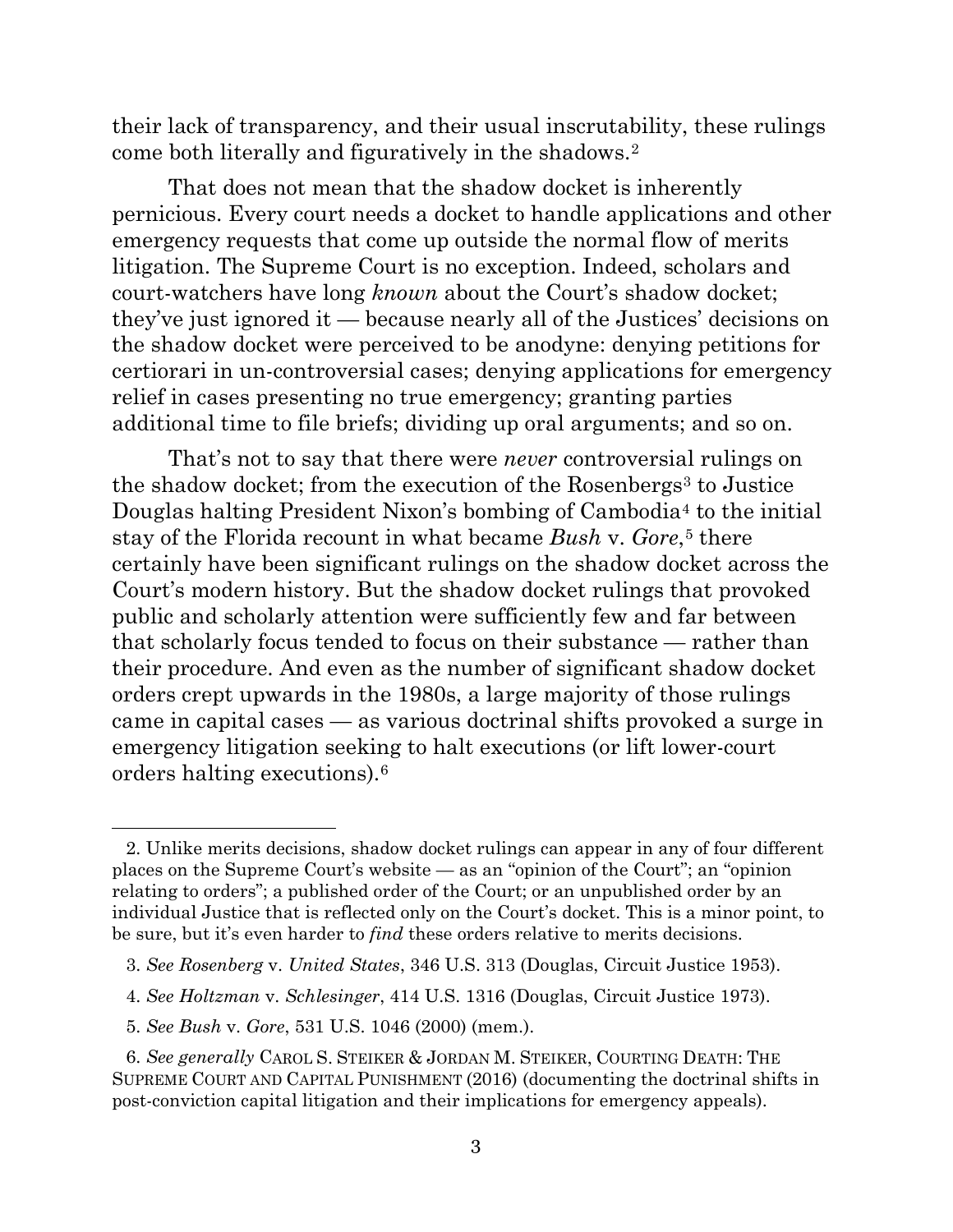Because the Court so rarely settled divisive disputes through the shadow docket (outside of the election and death penalty contexts, anyway), the most frequent litigants before the Court did not tend to rely upon it. To take just one example, from 2001–17, across two very different two-term presidencies, the Justice Department (by far, the most common litigant before the Supreme Court) only sought emergency relief from the Justices eight times — once every other Term.[7](#page-4-0) Although the Court granted four of those requests and denied four,[8](#page-4-1) only *one* of the eight orders in those cases provoked any of the Justices to publicly dissent.[9](#page-4-2) Compared to what we have seen over the past four-plus years, the contrast is striking.

#### <span id="page-4-4"></span>**II. THE RISE OF THE SHADOW DOCKET SINCE 2017**

There's no perfect way to measure the rise of the shadow docket. It's a large dataset to begin with, and it's hard to separate out the significant rulings (which are *always* a relatively small percentage of the total number of orders the Court hands down) from the insignificant ones. My focus, at least thus far, has been on orders that, through whatever mechanism, change the status quo. Although there may be other examples,[10](#page-4-3) the four most common examples are orders: (1) staying a lower-court decision and/or mandate pending appeal; (2) vacating a stay (*e.g.*, of an impending execution) imposed by a lower court; (3) granting an emergency writ of injunction pending appeal; and (4) vacating a lower-court's grant of an emergency injunction. Here is a

9. *Veasey*, 135 S. Ct. at 10 (Ginsburg, J., dissenting).

<span id="page-4-0"></span><sup>7.</sup> Stephen I. Vladeck, *The Supreme Court, 2018 Term — Essay: The Solicitor General and the Shadow Docket*, 133 HARV. L. REV. 123, 162 tbl.3 (2019).

<span id="page-4-1"></span><sup>8.</sup> *See Veasey* v. *Perry*, 135 S. Ct. 9 (2015) (mem.); *United States* v. *Comstock*, No. 08A863 (Roberts, Circuit Justice Apr. 3, 2009) (mem.); *Dep't of Health & Human Servs.*  v. *Alley*, 556 U.S. 1149 (2009) (mem.); *Gates* v. *Bismullah*, 554 U.S. 913 (2008) (mem.); *Rumsfeld* v. *Rell*, No. 05A231 (Ginsburg, Circuit Justice Sept. 8, 2005); *Ashcroft* v. O Centro Espirita Beneficente Uniao do Vegetal, 543 U.S. 1032 (2004) (mem.); *Bush* v. *Gherebi*, 540 U.S. 1171 (2004) (mem.); *Ashcroft* v. *N. Jersey Media Grp.*, 536 U.S. 954 (2002) (mem.).

<span id="page-4-3"></span><span id="page-4-2"></span><sup>10.</sup> Prior to the Bail Reform Act of 1984, for instance, it was far more commonplace for Circuit Justices to receive applications for bail and/or release pending appeal (or applications to vacate lower court orders granting such interim relief) — and to grant them. *See* STEPHEN M. SHAPIRO ET AL., SUPREME COURT PRACTICE §§ 17.15–17.21 (11th ed. 2019).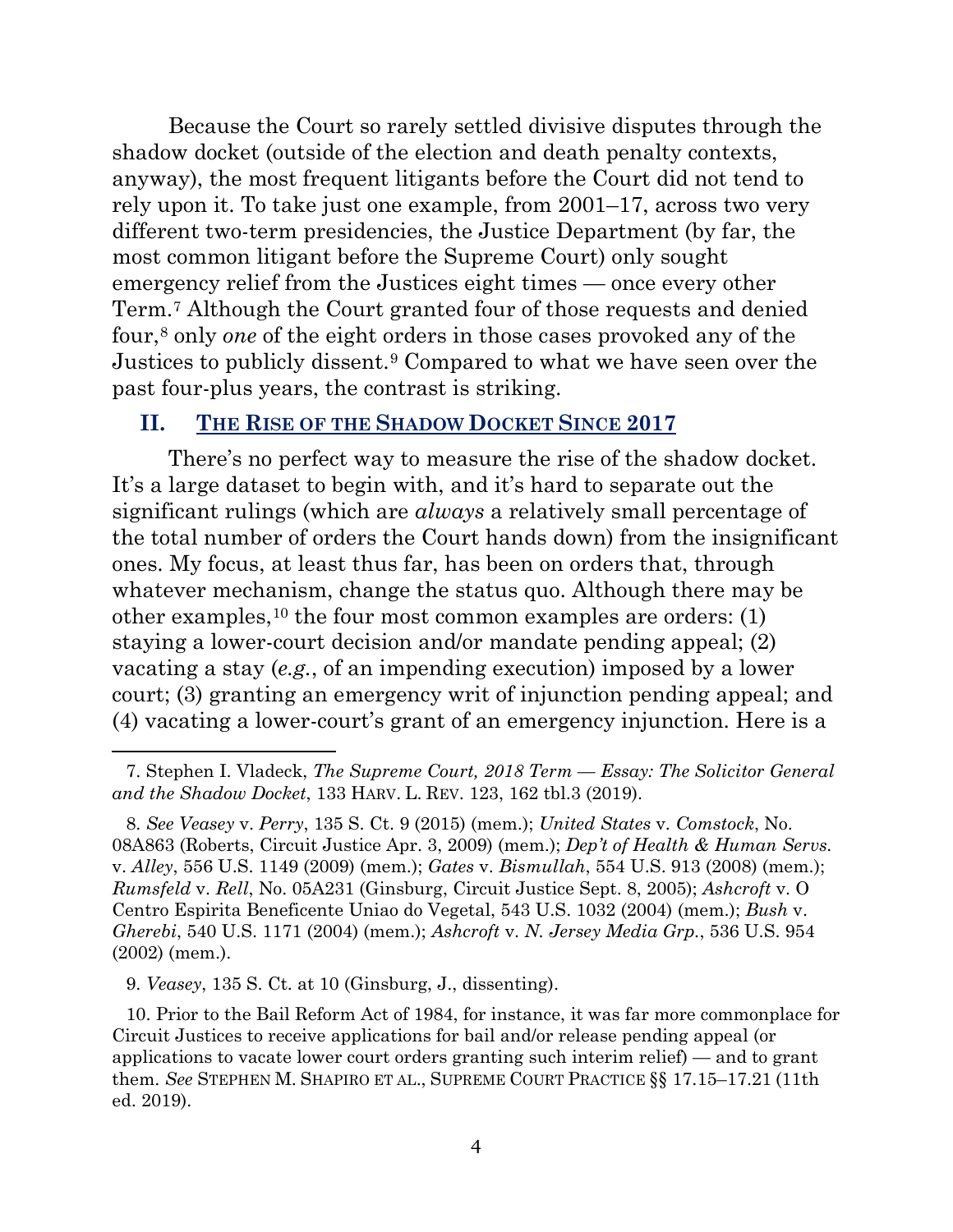rough table documenting the frequency of each of these types of relief since Chief Justice Roberts's first Term on the Court (October Term 2005):

| <b>Term</b>          | Grant<br><b>Stay</b> | <b>Vacate</b><br><b>Stay</b> | Grant<br>Injunction | <b>Vacate</b><br>Injunction | Total                   |
|----------------------|----------------------|------------------------------|---------------------|-----------------------------|-------------------------|
| OT2020 <sup>12</sup> | 6                    | $\overline{4}$               | $6\phantom{a}$      | 1                           | 17                      |
| <b>OT2019</b>        | 15                   | $\overline{4}$               | $\overline{0}$      | $\mathbf{1}$                | 19                      |
| <b>OT2018</b>        | 12                   | 3                            | $\overline{0}$      | $\overline{0}$              | 15                      |
| <b>OT2017</b>        | 9                    | $\overline{0}$               | $\overline{0}$      | $\overline{0}$              | 9                       |
| <b>OT2016</b>        | 10                   | 1                            | $\overline{0}$      | $\overline{0}$              | 11                      |
| <b>OT2015</b>        | 11                   | 1                            | 1                   | $\overline{0}$              | 13                      |
| <b>OT2014</b>        | $\overline{7}$       | $\overline{2}$               | $\mathbf{1}$        | $\overline{0}$              | 10                      |
| OT2013               | $\overline{4}$       | $\overline{2}$               | $\overline{2}$      | $\overline{0}$              | 8                       |
| <b>OT2012</b>        | $\mathbf{1}$         | $\overline{0}$               | $\overline{0}$      | $\overline{0}$              | $\mathbf{1}$            |
| <b>OT2011</b>        | $6\phantom{1}6$      | $\overline{0}$               | $\overline{0}$      | $\overline{0}$              | $6\phantom{1}$          |
| <b>OT2010</b>        | $6\phantom{1}6$      | $\overline{0}$               | $\overline{0}$      | $\overline{0}$              | $6\phantom{1}$          |
| <b>OT2009</b>        | 3                    | $\mathbf{1}$                 | $\overline{0}$      | $\overline{0}$              | $\overline{\mathbf{4}}$ |
| <b>OT2008</b>        | 8                    | $\overline{0}$               | $\overline{0}$      | $\overline{0}$              | 8                       |
| <b>OT2007</b>        | $\overline{7}$       | $\overline{0}$               | $\overline{0}$      | $\overline{0}$              | $\overline{7}$          |
| <b>OT2006</b>        | $\mathbf{1}$         | $\overline{0}$               | $\overline{0}$      | $\overline{0}$              | $\mathbf{1}$            |
| <b>OT2005</b>        | $\overline{6}$       | $\overline{0}$               | $\overline{0}$      | $\overline{0}$              | $6\phantom{a}$          |

**Table 1. Total Status-Quo Altering Orders By Term (October 2005–Present)**[11](#page-5-0)

These numbers show that, especially in the last few years, the Court is doing a lot more to alter the status quo through the shadow docket. But the uptick in status-quo-altering shadow docket rulings is far more than quantitative; there have also been at least six distinct respects in which the past four years have seen *qualitative* changes in the scope and size of the shadow docket, as well.

<span id="page-5-0"></span><sup>11.</sup> The data were collected by running a series of different searches through Westlaw's Supreme Court database. Given the different terminology that the Court (and individual Justices) use in describing emergency relief in some of these contexts, there may be slight variations compared to any official data source (if one exists).

<span id="page-5-1"></span><sup>12.</sup> As of 4:00 p.m. EDT on Friday, June 25, 2021.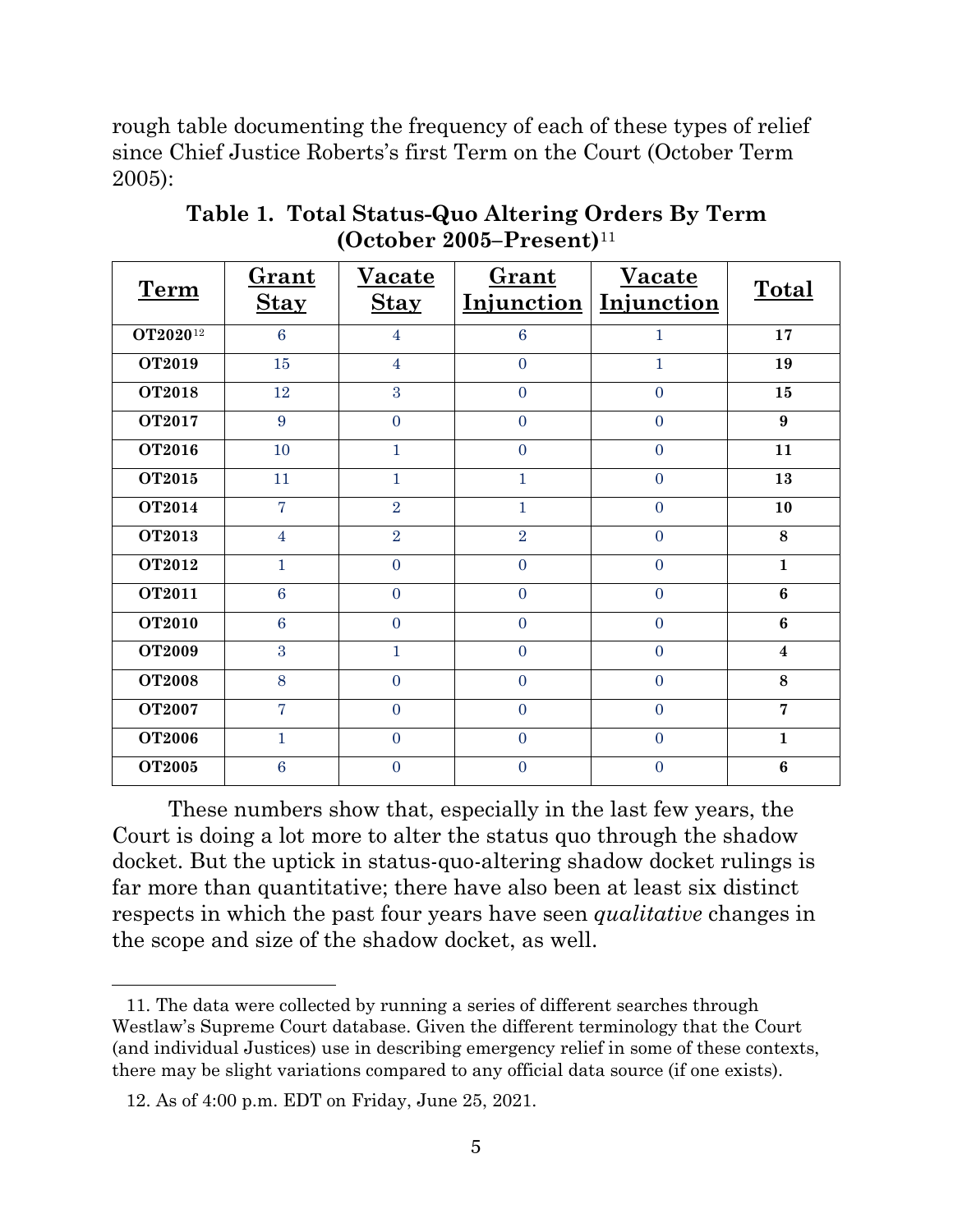#### **a. DESCRIBING THE RISE OF THE SHADOW DOCKET**

*First*, excepting ordinary grants of certiorari, as the chart on the previous page shows, there are a lot more cases in which the Justices are using the shadow docket to change the status quo — where the Court's summary action disrupts what was previously true under rulings by lower courts. Consider, in this respect, one of the Court's most recent high-profile shadow docket rulings — the order handed down at 11:34 p.m. EDT on Friday, April 9 in *Tandon* v. *Newsom*, in which the Court issued an emergency "writ of injunction" to block California's COVID-based limits on in-home gatherings to members of no more than three households on the ground that it violated the Free Exercise Clause.[13](#page-6-0) Neither the district court nor the Ninth Circuit had blocked California's limits, so it was the Justices, in the first instance, who put them on hold. Indeed, *Tandon* was the *sixth* emergency writ of injunction issued by the Court since November 2020 — after it hadn't issued *one* since 2015, and had only issued *four* since Chief Justice Roberts's 2005 confirmation.[14](#page-6-1)

In both absolute and relative terms, there have been far more of these kinds of rulings in cases seeking emergency relief — granting injunctive relief; granting stays of lower-court rulings; or, as in a surprising number of capital cases, *lifting* stays of lower-court rulings — than at any prior point in the Court's history. In that respect, part of the significance of the shadow docket of late has been in how often the Justices are using it to disrupt the state of affairs until a case reaches the Court on the merits (which, increasingly, may be never).

*Second*, perhaps most dramatically, the shadow docket has seen a remarkable increase in action from the Solicitor General. In contrast to the eight applications for emergency relief filed by the Justice Department between January 2001 and January 2017 that I described above, the Trump administration filed *41* applications for such relief

<sup>13. 141</sup> S. Ct. 1294 (2021) (per curiam).

<span id="page-6-1"></span><span id="page-6-0"></span><sup>14.</sup> The other five were in *Gateway City Church* v. *Newsom*, 141 S. Ct. 1460 (2021) (mem.); *South Bay Pentecostal Church* v. *Newsom* ("*South Bay II*"), 141 S. Ct. 716 (2021) (mem.); *Harvest Rock Church* v. *Newsom*, 141 S. Ct. 1289 (2021) (mem.); *Roman Catholic Diocese of Brooklyn* v. *Cuomo*, 141 S. Ct. 63 (2020) (per curiam); and *Agudath Israel* v. *Cuomo*, 141 S. Ct. 889 (2020) (mem.). For the 2015 example, see *Akina* v. *Hawaii*, 577 U.S. 1024 (2015) (mem.).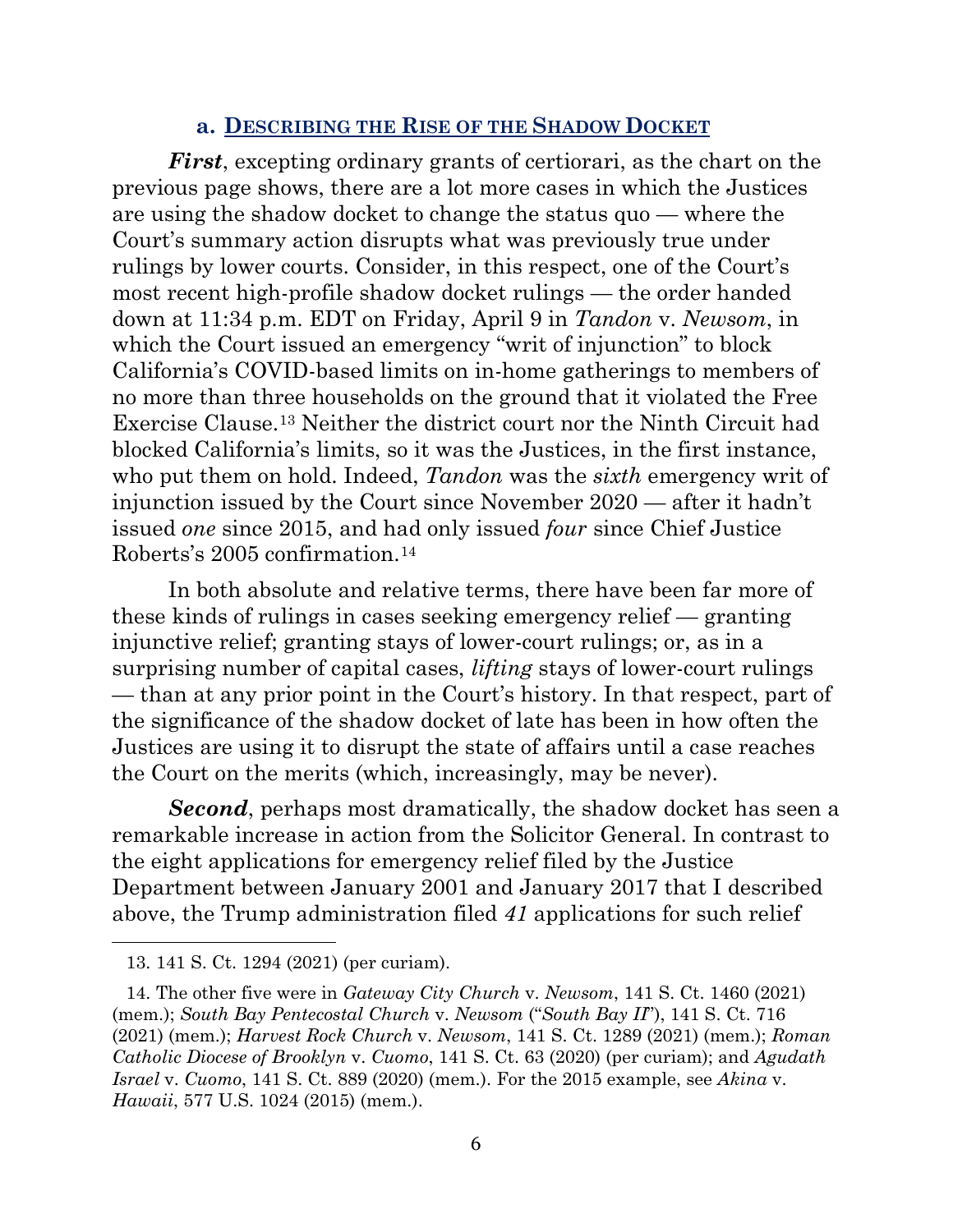over four years — asking the Justices to intervene at a preliminary stage of litigation more than 20 times as often as either of its immediate predecessors.[15](#page-7-0) Emergency applications became such a central feature of the Office of the Solicitor General during the Trump administration that it even led to a restructuring of the Office's staff.[16](#page-7-1)

What's more, the dramatic increase in applications paid dividends. Not counting one application that was held in abeyance and four that were withdrawn, the Justices granted 24 of the 36 remaining applications in full, and another four in part. Even among the eight applications that were denied in full, only a few were denied with prejudice. Thus, not only was there a dramatic increase in the *demand* for shadow docket rulings from the party often referred to as the Court's "Tenth Justice," but the Justices — or at least a majority of them have been willing to go along with it.

*Third*, both in cases in which the Solicitor General sought emergency relief and otherwise, the shadow docket has become far more publicly divisive in recent years. I already noted that only one of the eight applications filed by the Bush 43 or Obama Justice Departments provoked *any* public dissent. In contrast, 27 of the 36 applications from the Trump administration on which the Justices ruled provoked at least one Justice to publicly dissent.

And expanding the focus beyond applications from the federal government, there has been a sharp increase in the number of shadow docket rulings that have provoked four public<sup>[17](#page-7-2)</sup> dissents. During the October 2017 Term, for instance (Justice Kennedy's last on the Court), there were exactly *two* such rulings. In the next two Terms, there were 20. Indeed, during the October 2019 Term, there were almost as many

<span id="page-7-0"></span><sup>15.</sup> For the most recent data, see Steve Vladeck (@steve\_vladeck), TWITTER (Jan. 20, 2021, 11:21 AM), [https://twitter.com/steve\\_vladeck/status/1351927798882066436.](https://twitter.com/steve_vladeck/status/1351927798882066436)

<span id="page-7-1"></span><sup>16.</sup> *See* Steve Vladeck, *Symposium: The Solicitor General, the Shadow Docket, and the Kennedy Effect*, SCOTUSBLOG, Oct. 22, 2020, [https://www.scotusblog.com/2020/10/](https://www.scotusblog.com/2020/10/symposium-the-solicitor-general-the-shadow-docket-and-the-kennedy-effect/) [symposium-the-solicitor-general-the-shadow-docket-and-the-kennedy-effect/.](https://www.scotusblog.com/2020/10/symposium-the-solicitor-general-the-shadow-docket-and-the-kennedy-effect/)

<span id="page-7-2"></span><sup>17.</sup> As noted below, this qualifier is important because, except when four Justices dissent (or three from an order denying certiorari), we usually cannot do anything other than guess how the Justices voted on unsigned orders — or even unsigned opinions.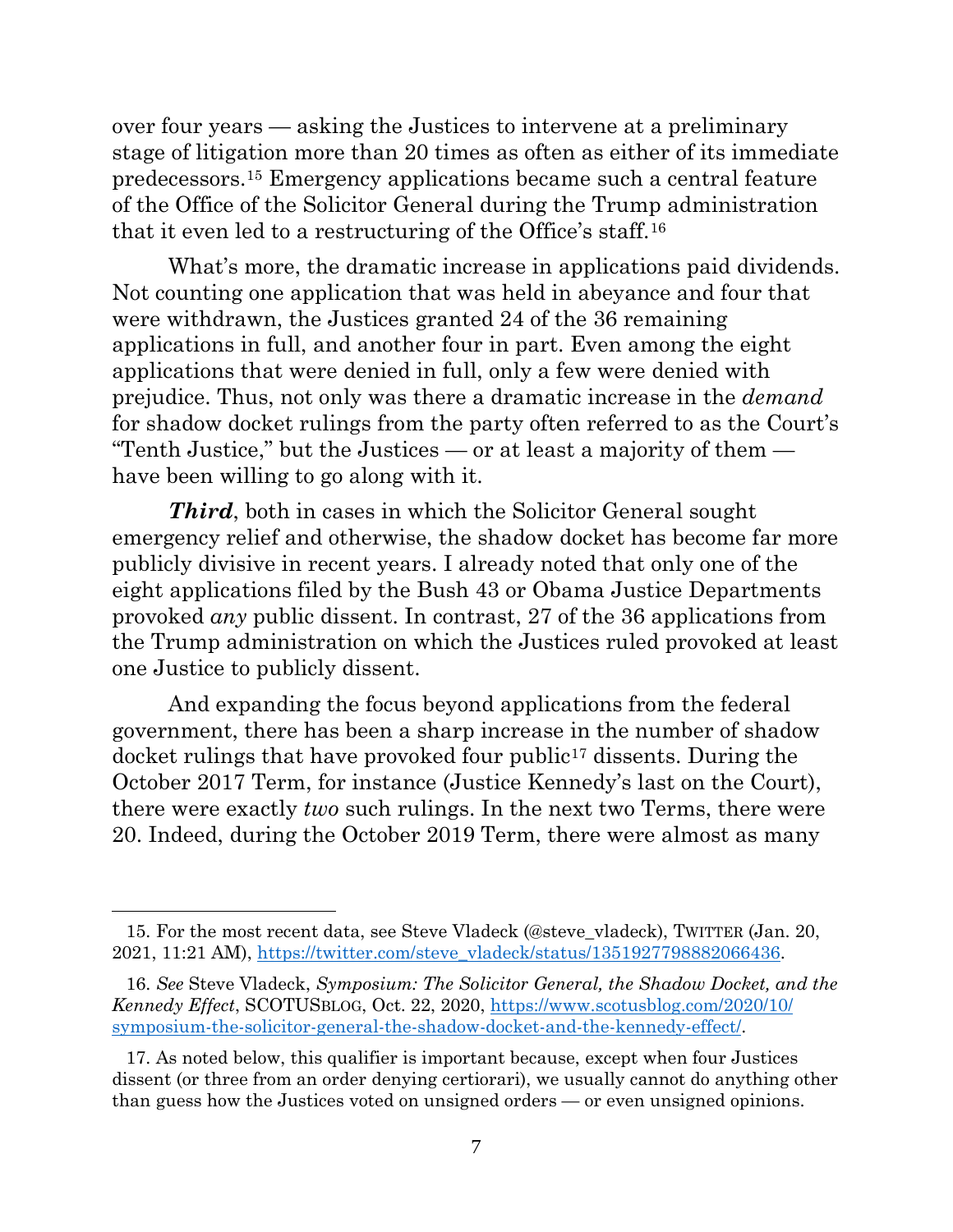public 5-4 rulings on the shadow docket (11) as there were on the merits docket (12).[18](#page-8-0)

Even so far *this* Term (the Court's first without Justice Ginsburg), there have already been three shadow docket rulings that were publicly 5-4,[19](#page-8-1) and at least one that was a 6-3 summary reversal (where it's often thought that six votes, rather than five, are the relevant threshold).<sup>[20](#page-8-2)</sup> What's more, virtually all of the divisions in these cases are occurring along conventional ideological lines — with the progressives on one side, one bloc of conservatives consistently on the other, and exactly one of the conservative Justices (Chief Justice Roberts) occasionally voting with the progressives. None of the "strange bedfellows" that we sometimes see on the merits docket have shown up on the shadow docket in recent years; instead, the divisiveness of the shadow docket has been even more homogenously ideological than the divisiveness of the merits docket.

*Fourth*, although it has long been a criticism of the shadow docket, especially denials of certiorari, that the public usually has no idea how many Justices voted for a specific outcome (let alone *which* Justices), that concern has become that much more pronounced as the *public* tally has increasingly reflected multiple dissents. Consider, in this respect, the Court's February order refusing Alabama's request to vacate a lower-court injunction in order to allow a scheduled execution to proceed.[21](#page-8-3) Four Justices concurred in the order — and joined an opinion explaining the basis for their concurrence.[22](#page-8-4) Only three Justices noted dissents.[23](#page-8-5) So we know that either (or both) of Justices Alito and Gorsuch joined the majority to block the execution. But we have no idea

<span id="page-8-0"></span><sup>18.</sup> *See* Steve Vladeck, *The Supreme Court's Most Partisan Decisions Are Flying Under the Radar*, SLATE, Aug. 11, 2020, [https://slate.com/news-and](https://slate.com/news-and-politics/2020/08/supreme-court-shadow-docket.html)[politics/2020/08/supreme-court-shadow-docket.html.](https://slate.com/news-and-politics/2020/08/supreme-court-shadow-docket.html)

<span id="page-8-2"></span><span id="page-8-1"></span><sup>19.</sup> *See Tandon*, 141 S. Ct. 1294; *Roman Catholic Diocese of Brooklyn* v. *Cuomo*, 141 S. Ct. 63 (2020) (per curiam); *Agudath Israel* v. *Cuomo*, 141 S. Ct. 889 (2020) (mem.).

<sup>20.</sup> *See Shinn* v. *Kayer*, 141 S. Ct. 517 (2020) (per curiam);

<span id="page-8-3"></span><sup>21.</sup> *Dunn* v. *Smith*, 141 S. Ct. 725 (2021) (mem.).

<span id="page-8-4"></span><sup>22.</sup> *Id*. at 725 (Kagan, J., concurring).

<span id="page-8-5"></span><sup>23.</sup> *Id*. at 726 (Kavanaugh, J., dissenting).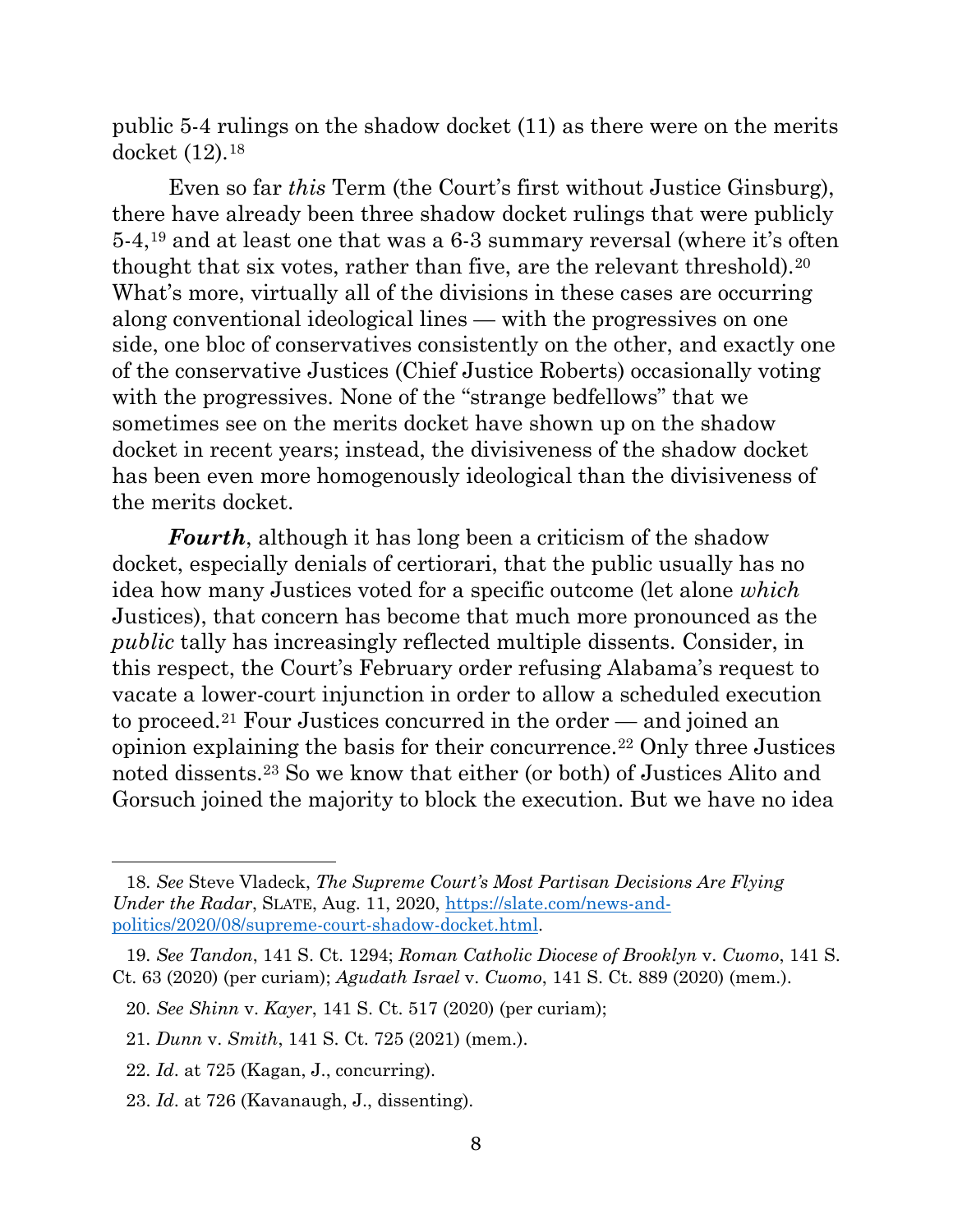which of them, or if they both did, or why. Stealth votes aren't new, <sup>[24](#page-9-0)</sup> but as the shadow docket grows in both absolute terms and divisiveness, the stealth votes are increasingly the *dispositive* ones which, among other things, complicates efforts to decipher the potential impact of the Court's ruling beyond the instant case.

*Fifth*, accompanying the rise of the shadow docket has been the rise of new (and unusual) forms of relief. Consider the "*South Bay II*" decision handed down on February 5,[25](#page-9-1) in which the Court, in an unsigned order, issued an emergency writ of injunction barring California from enforcing at least some of its COVID-related restrictions on indoor worship services. The following Monday, the Court issued an order in another California case in which a plaintiff had also sought an emergency injunction — treating the application for an injunction as a petition for a writ of certiorari *before judgment* (itself an unusual procedural vehicle)[26](#page-9-2) and issuing a "GVR," *i.e.*, granting the petition; vacating the district court's order; and remanding "for further consideration in light of" *South Bay II* — itself an unsigned order that was not accompanied by an opinion of the Court.<sup>[27](#page-9-3)</sup> What about the Court's summary ruling in *South Bay II* was the district court supposed to consider? To similar effect, on January 15, the Court granted another petition for certiorari before judgment in a federal death penalty case and, unlike the "GVR" order in *Gish*, summarily *reversed* the district court on the merits,[28](#page-9-4) something else that, at least according to my research, it has never before done in that posture (*i.e.*, cert. before judgment).

*Finally*, as the *Gish* order suggests, the dramatic increase in significant shadow docket rulings has brought with it novel questions

<span id="page-9-0"></span><sup>24.</sup> For an example of why we can't infer from the fact that *some* Justices publicly noted their dissents that there weren't other dissenters, see *Arthur* v. *Dunn*, 137 S. Ct. 14, 15 (2016) (statement of Roberts, C.J.) (noting that he was providing a courtesy fifth vote to grant a stay in an order from which only two Justices publicly dissented — and none recused).

<span id="page-9-1"></span><sup>25.</sup> *Gish* v. *Newsom*, 141 S. Ct. 1290 (2021) (mem.).

<span id="page-9-2"></span><sup>26.</sup> *S. Bay United Pentecostal Church* v. *Newsom*, 141 S. Ct. 716 (2021) (mem.).

<span id="page-9-3"></span><sup>27.</sup> *Gish* v. *Newsom*, 141 S. Ct. 1290 (2021) (mem.).

<span id="page-9-4"></span><sup>28.</sup> *United States* v. *Higgs*, 141 S. Ct. 645 (2021) (mem.).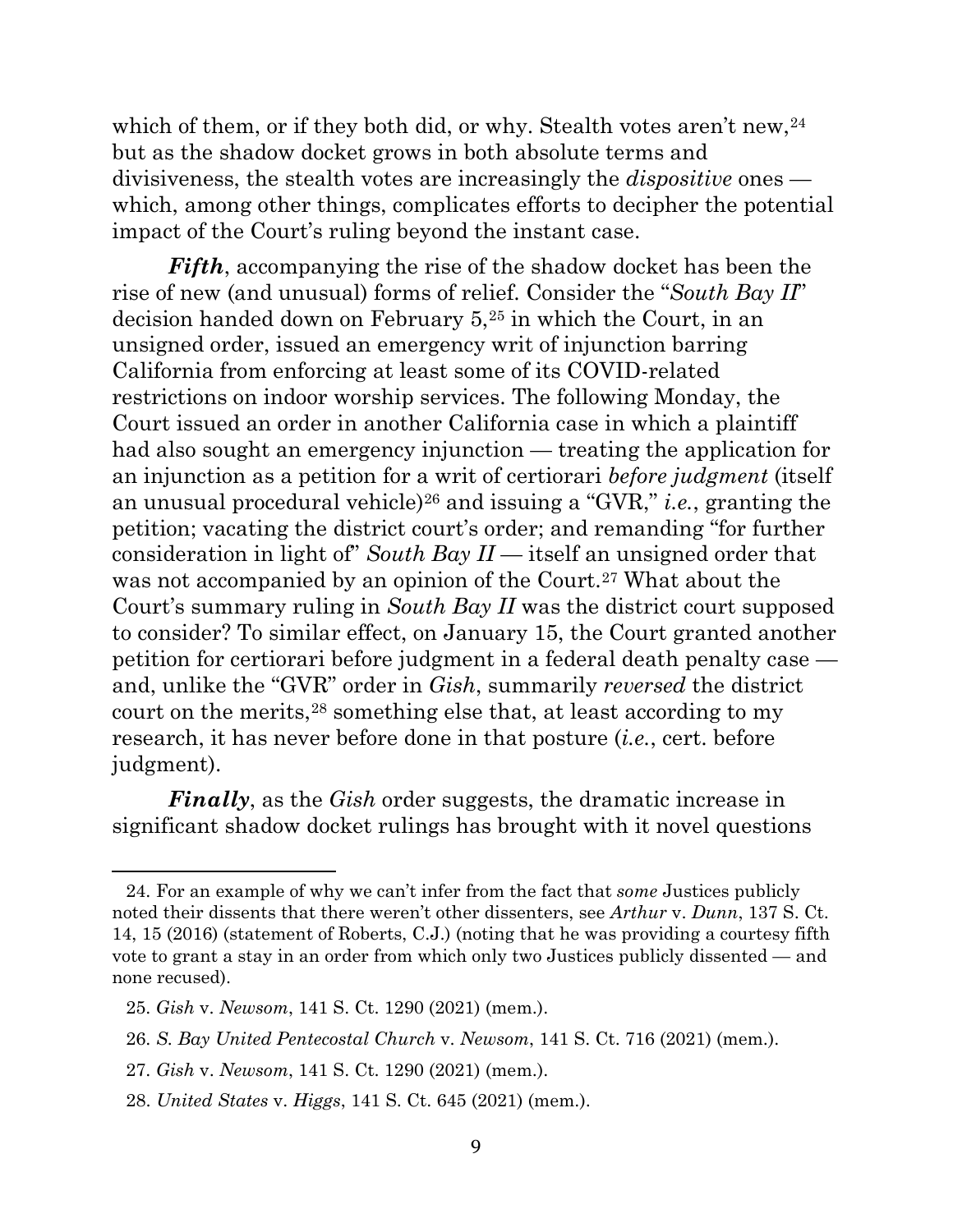about how lower courts are supposed to give precedential effect to rulings that the Supreme Court has *itself* previously suggested are of little precedential value.<sup>[29](#page-10-0)</sup> For instance, a panel of the Fourth Circuit split sharply in August 2020 over what to make of how the Supreme Court had handled emergency applications in different cases brought by different parties challenging the same underlying governmental policy.[30](#page-10-1) And D.C. district judge Trevor McFadden has even published a paper, together with one of his former clerks, attempting to taxonomize the different kinds of shadow docket rulings and what their value as precedent should — and should not — be.<sup>[31](#page-10-2)</sup> In the unsigned majority opinion in *Tandon*, the Court made this problem explicit, chastising the Ninth Circuit for refusing to give effect to four prior rulings involving California COVID restrictions — *none* of which had been accompanied by a majority rationale.<sup>[32](#page-10-3)</sup>

Simply put, it is no longer possible for any reasonable observer to dispute that there has been a dramatic uptick in significant, highprofile, status-quo-altering rulings on the shadow docket in the past few years; that these rulings have been unusually divisive; that they are leading to novel forms of procedural relief from the Court; and that their substantive effects are causing significant uncertainty both in lower courts and among those government officers, lawyers, and courtwatchers left to parse what, exactly, these rulings portend.

<span id="page-10-1"></span>30. *Compare Casa de Maryland, Inc.* v. *Trump*, 971 F.3d 220, 229–30 (4th Cir. 2020), *with id*. at 281 n.16 (King, J., dissenting). The Fourth Circuit has agreed to rehear *Casa de Maryland* en banc. *See Casa de Maryland, Inc.* v. *Trump*, 981 F.3d 311 (4th Cir. 2020).

<span id="page-10-0"></span><sup>29.</sup> *See, e.g.*, *Lunding* v. *N.Y. Tax Appeals Tribunal*, 522 U.S. 287, 307 (1998) ("Although we have noted that '[o]ur summary dismissals are ... to be taken as rulings on the merits in the sense that they rejected the specific challenges presented ... and left undisturbed the judgment appealed from,' we have also explained that they do not 'have the same precedential value ... as does an opinion of this Court after briefing and oral argument on the merits.'" (quoting *Washington* v. *Confederated Bands & Tribes of Yakima Indian Nation*, 439 U.S. 463, 477 n.20 (1979)) (alterations in original)).

<span id="page-10-3"></span><span id="page-10-2"></span><sup>31.</sup> *See* Trevor N. McFadden & Vetan Kapoor, *The Precedential Effects of the Supreme Court's Emergency Stays*, 44 HARV. J.L. & PUB. POL'Y 827 (2021).

<sup>32.</sup> *See Tandon* v. *Newsom*, 141 S. Ct. 1294, 1297–98 (2021) (per curiam).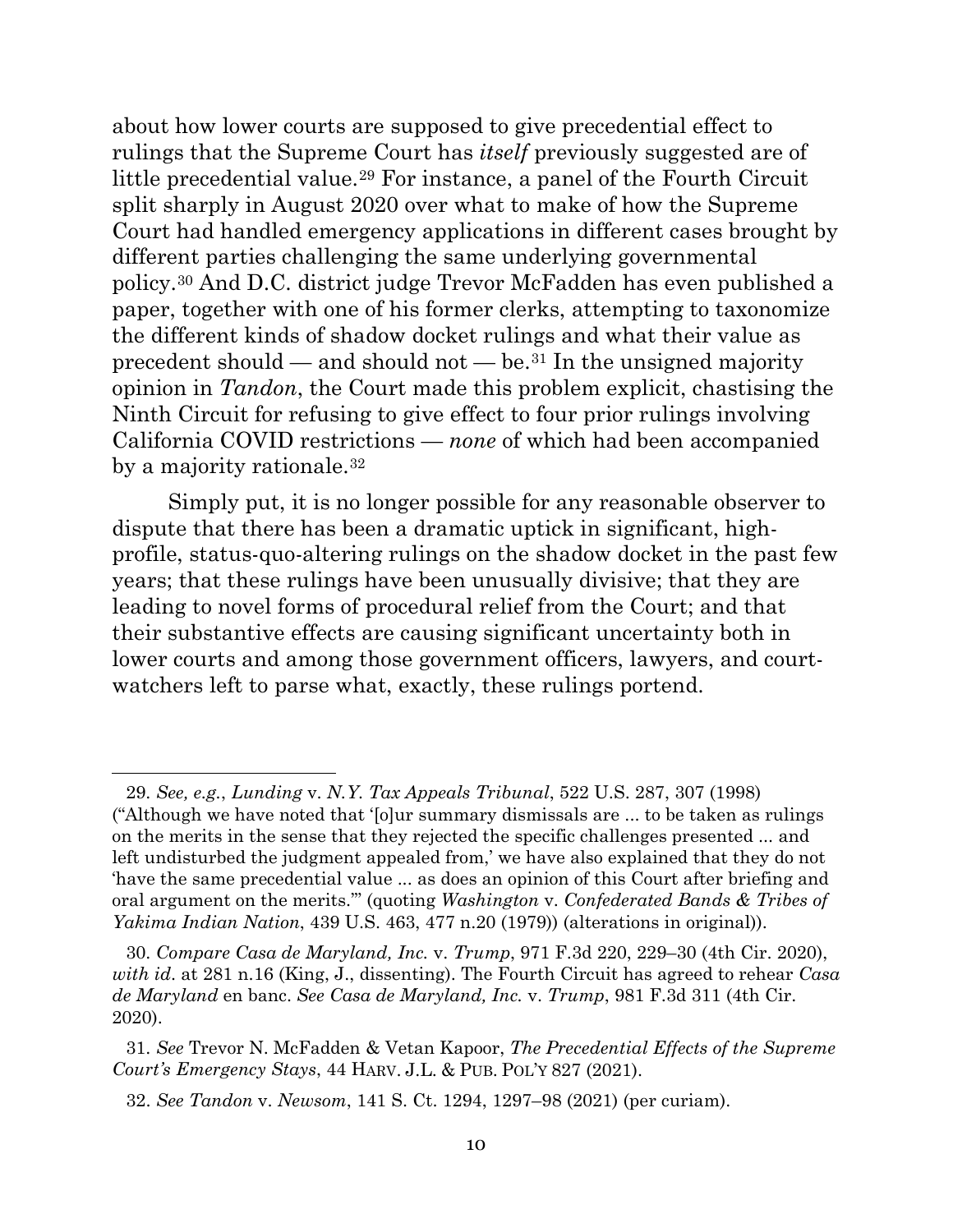#### **b. EXPLAINING THE RISE OF THE SHADOW DOCKET**

There is no single explanation for the source of this uptick. The most common effort to downplay the uptick as a source of concern is to suggest that it's the result of a unique confluence of one-off factual circumstances — the increase in "nationwide" injunctions during the Trump administration; the unique legal issues arising out of government reactions to the COVID-19 pandemic; the flurry of litigation relating to the 2020 elections; etc. On this view, the Justices are merely reacting to circumstances beyond their control, and so the roots of (and any solutions to) the shifts documented above lay elsewhere.

With respect to those advancing these arguments, I fear that they rest on an incomplete assessment of the Court's "shadow docket" jurisprudence. My own view is that the surge in high-profile shadow docket rulings can best be traced to a confluence of four factors: (1) subtle procedural changes that have made it easier for the Court to act collectively even when the Justices are physically dispersed; (2) a subtle but significant shift in how a majority of the Justices *apply* the traditional four-part standard for emergency relief pending appeal; (3) the effects of the changing composition of the Court on both the substance and procedure of these disputes; and (4) repetition — where what used to be extraordinary has increasingly become routine.

Before briefly outlining these shifts, let me first debunk one of the most common claims about the rise of the shadow docket in recent years — that it has largely been in response to the rise of so-called "nationwide" injunctions. Practically and empirically, that's just not true. First, that only describes cases in which the federal government is the party invoking the shadow docket — which, as the myriad election and COVID cases of the past year drive home, is only one modest slice of the shadow docket. Without considering any of those cases, we've still seen a dramatic uptick.

Second, even *within* the DOJ slice, less than half of the Trump administration's applications for emergency relief involved nationwide injunctions. Rather, the theory on which the Trump administration routinely (and usually successfully) litigated most of its applications was that *any* injunction of a government policy created the kind of irreparable harm that justified emergency relief. That's why, after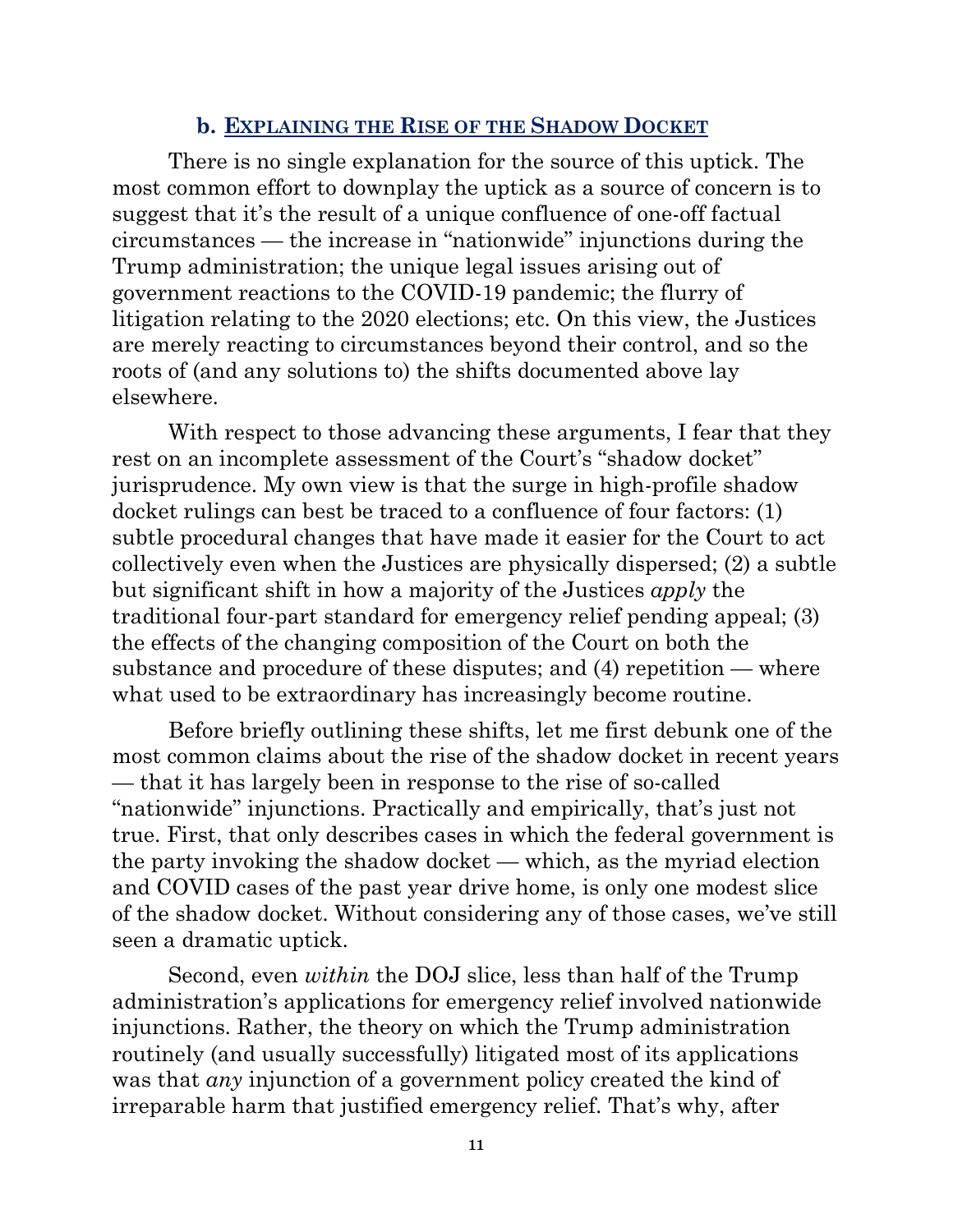staying a "nationwide" injunction against the "public charge" rule,[33](#page-12-0) the Court *separately* (and later) voted to stay an Illinois-only injunction against the same rule;<sup>[34](#page-12-1)</sup> the geographic scope of the injunction just wasn't the central consideration.

Nor can the uptick be traced only (or even largely) to COVID-19 or 2020 election disputes. As Table 1 on page 5 demonstrates, the uptick really began to emerge during the October 2014 Term — years before either of those topics were remotely on our radar. Indeed, there have been any number of momentary justifications for at least some of the uptick in emergency orders. The larger point is that none of these provocations explains either the overall trend or the *substance* of the Court's reactions thereto.

To take one case in point, consider the *Mifeprex* dispute. There, a district judge had blocked the FDA's requirement that Mifeprex, an FDA-approved medication used to terminate early pregnancies, be dispensed in person only by licensed pharmacies — relying on the difficulties that the in-person dispensation requirement imposed at the height of the COVID-19 pandemic. After the Court of Appeals refused to stay the ruling, the Trump Administration sought an emergency stay pending appeal — filing its application on August 26, 2020.[35](#page-12-2) This was not a nationwide injunction; it was not an election case; it was not a religious liberty dispute. And a lower-court ruling that provided pregnant women with easier access to an FDA-approved medication was, whatever its merits, hardly an "emergency."

The Court sat on the application for months. Finally, over three public dissents, the Court granted the government's application on January 12, 2021[36](#page-12-3) — four-and-a-half months after it was filed. During that same time period, the Court: (1) added to its merits docket a challenge to President Trump's proposal to exclude undocumented immigrants from the post-Census reapportionment; (2) received full

<span id="page-12-0"></span><sup>33.</sup> *See Dep't of Homeland Sec.* v. *New York*, 140 S. Ct. 599 (2020) (mem.).

<sup>34.</sup> *See Wolf* v. *Cook County, Ill.*, 140 S. Ct. 681 (2020) (mem.).

<span id="page-12-2"></span><span id="page-12-1"></span><sup>35.</sup> *See Food & Drug Admin.* v. *Am. Coll. of Obstetricians & Gynecologists*, No. 20A34 (U.S. filed Aug. 26, 2020).

<span id="page-12-3"></span><sup>36.</sup> *See Food & Drug Admin.* v. *Am. Coll. of Obstetricians & Gynecologists*, 141 S. Ct. 578 (2021) (mem.).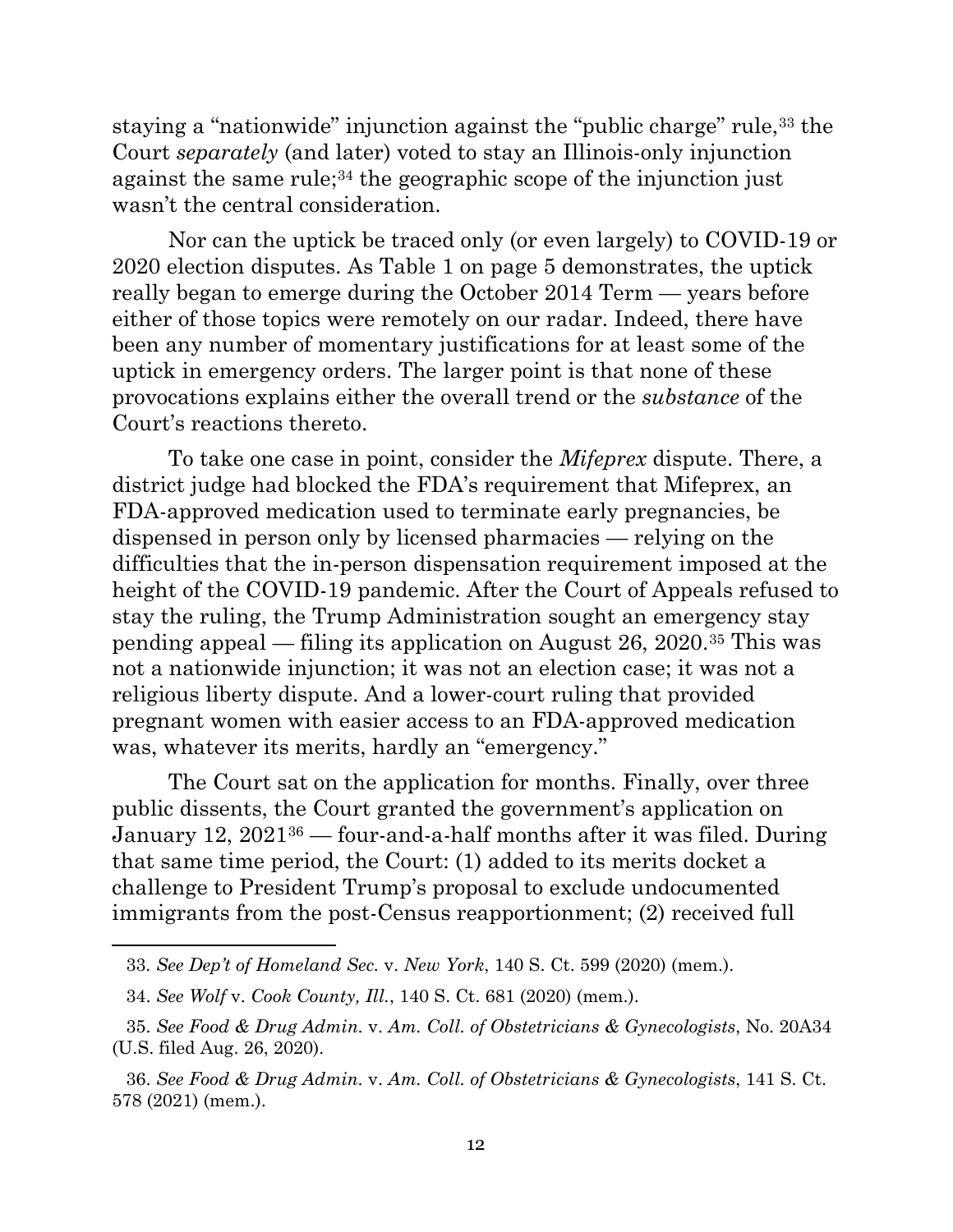merits and *amicus* briefings; (3) heard oral argument; and (4) handed down a lengthy merits opinion.[37](#page-13-0) In other words, the Court clearly had time to elevate the dispute to its merits docket if it wanted to; it just didn't want to.

Indeed, my own view is that the uptick reflects a more nuanced confluence of developments. For instance, it used to be standard practice for the Justices to resolve most contentious shadow docket disputes by themselves — "in chambers," acting as the Circuit Justice for the Court of Appeals from which the dispute arose. Into the 1970s, Justices would often even hear oral argument in such contexts, and routinely published opinions *as* Circuit Justices setting forth their rationale.

But two shifts starting in the 1980s moved away from this practice. First, the Court stopped formally adjourning for its summer recess — so that the Court was technically *always* "in session," even when the Justices were scattered across the globe.<sup>[38](#page-13-1)</sup> This made it easier for the full Court to act on especially contentious cases — and took significant authority away from the individual Circuit Justices. Second, and related, although individual Justices often heard argument in chambers in shadow docket disputes (especially on matters they perceived to be of public importance[39\)](#page-13-2), the full Court, as a matter of practice (but no formal rule) did not.[40](#page-13-3) Thus, the Court slowly normalized the practice of issuing orders, even in contentious cases, by the full Court, without meeting in person, and without any opportunity for oral argument.<sup>[41](#page-13-4)</sup>

<span id="page-13-0"></span><sup>37.</sup> *See Trump* v. *New York*, 141 S. Ct. 530 (2020) (per curiam). The jurisdictional statement in *New York* was filed on September 22, 2020; and argument was held on November 30.

<sup>38.</sup> *See* SHAPIRO, *supra* note 10, § 1.2(F).

<span id="page-13-2"></span><span id="page-13-1"></span><sup>39.</sup> *See, e.g.*, *Cousins* v. *Wigoda*, 409 U.S. 1201, 1201 (Rehnquist, Circuit Justice 1972) ("Because applicants' application raised what seemed to me to be significant legal issues of importance not only to them but to the public as a whole, I heard oral argument of counsel on the application.").

<sup>40.</sup> SHAPIRO ET AL., *supra* note 10, § 17.2.

<span id="page-13-4"></span><span id="page-13-3"></span><sup>41.</sup> In the 1973 Cambodia bombing case, one of Justice Douglas's central objections to the denouement — where Justice Marshall obtained the telephone acquiescence of the other six Justices in his effective overruling of Douglas — was that it short-circuited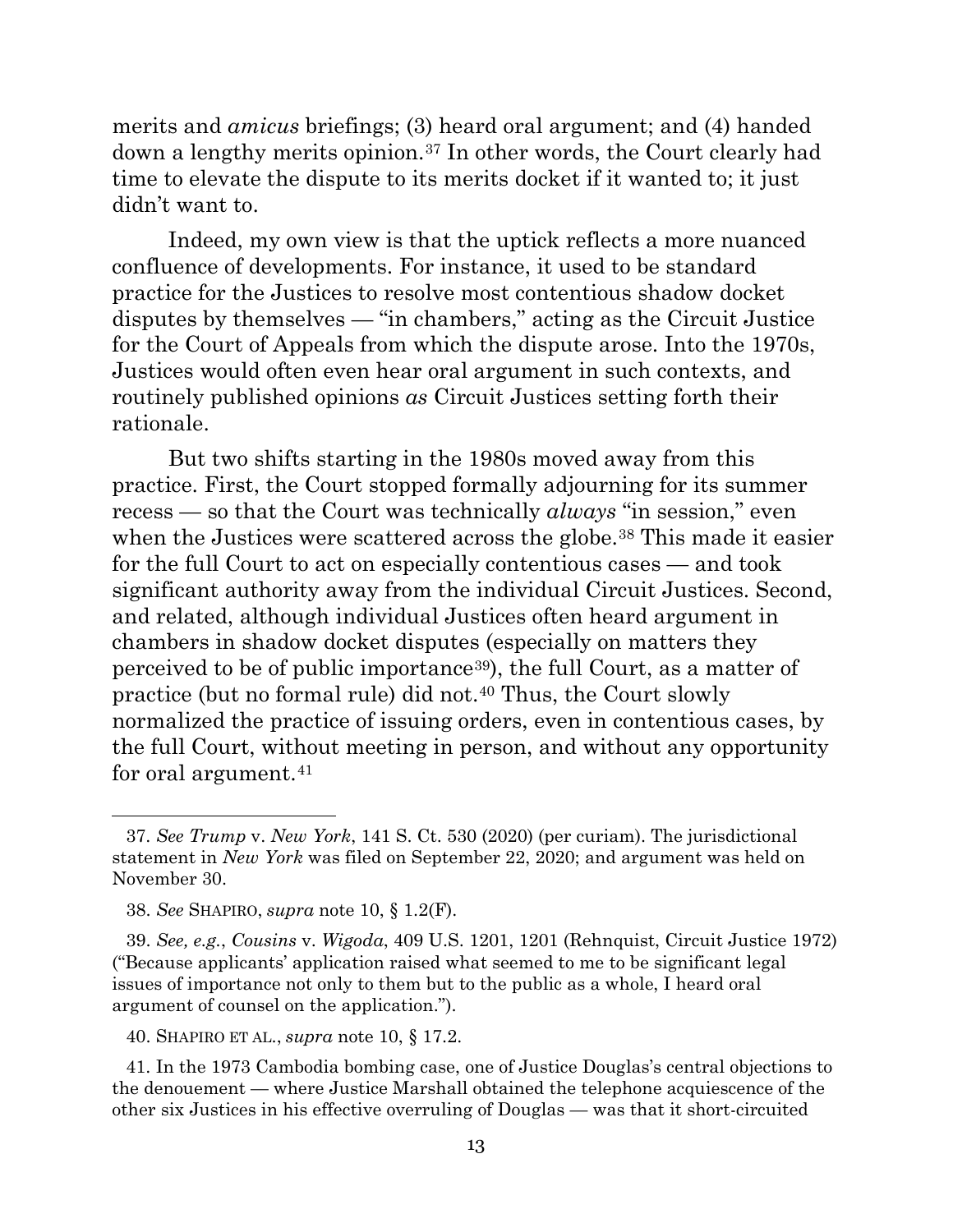As the Court's procedures shifted subtly, its composition shifted dramatically. It's not just that the two most recent appointments have moved the Court rightward; it's that they also appear to have provided a fifth (and sixth) vote for a particular (and idiosyncratic) view of *when* the Court should issue emergency relief. As I've explained in detail elsewhere, there now appears to be a majority of Justices who believe that, when *any* government action is enjoined by a lower court, the government is irreparably harmed, and the equities weigh in favor of emergency relief *no matter* the consequences to those who might be injured by allowing the policy to remain in effect.[42](#page-14-0) Not only did Justice Kennedy never expressly endorse this view (which may help to explain why the uptick has dramatically accelerated since his retirement), but the underlying justification for this approach does not actually hold up to meaningful scrutiny; it just gets repeated as if its logic is beyond dispute.[43](#page-14-1)

The upshot is that emergency relief now appears to rise and fall entirely on the merits — with virtually no regard for whether the *other* factors that are usually required (whether by custom, rule, or even statute) for such extraordinary relief are in fact satisfied. Once again, *South Bay II* stands out. Although there were four statements from the six Justices in the majority,[44](#page-14-2) *none* of them purported to apply the fourfactor test the Court traditionally follows when considering whether to grant an injunction. Instead, all of the discussion, and all of the

<span id="page-14-2"></span>44. *See South Bay II*, 141 S. Ct. at 716 (notation of Alito, J.); *id*. (Roberts, C.J., concurring); *id*. at 717 (Barrett, J., concurring); *id*. (statement of Gorsuch, J.).

both formal rules and informal norms concerning what had to happen before the full Court reached a decision. *See Holtzman* v. *Schlesinger*, 404 U.S. 1321, 1323–26 (Douglas, J., dissenting from grant of stay).

<sup>42.</sup> Vladeck, *supra* note [7,](#page-4-4) at 131–32.

<span id="page-14-1"></span><span id="page-14-0"></span><sup>43.</sup> This view appears to originate with then-Justice Rehnquist, who traced the idea to the "presumption of constitutionality" that accompanies (most) government action. *See New Motor Vehicle Bd. of Cal.* v. *Orrin W. Fox Co.*, 434 U.S. 1345, 1351 (Rehnquist, Circuit Justice 1977); *see also Maryland* v. *King*, 567 U.S. 1301, 1303 (Roberts, Circuit Justice 2012) (endorsing Rehnquist's formulation). But the presumption of constitutionality (1) is principally about *statutes*, not executive action; (2) is supposed to yield when constitutional rights are implicated; and (3) is, in any event, not a justification for declining to take into account the harm caused by *allowing* the policy to remain in effect pending appeal. *See* Vladeck, *supra* note [7,](#page-4-4) at 132 n.60.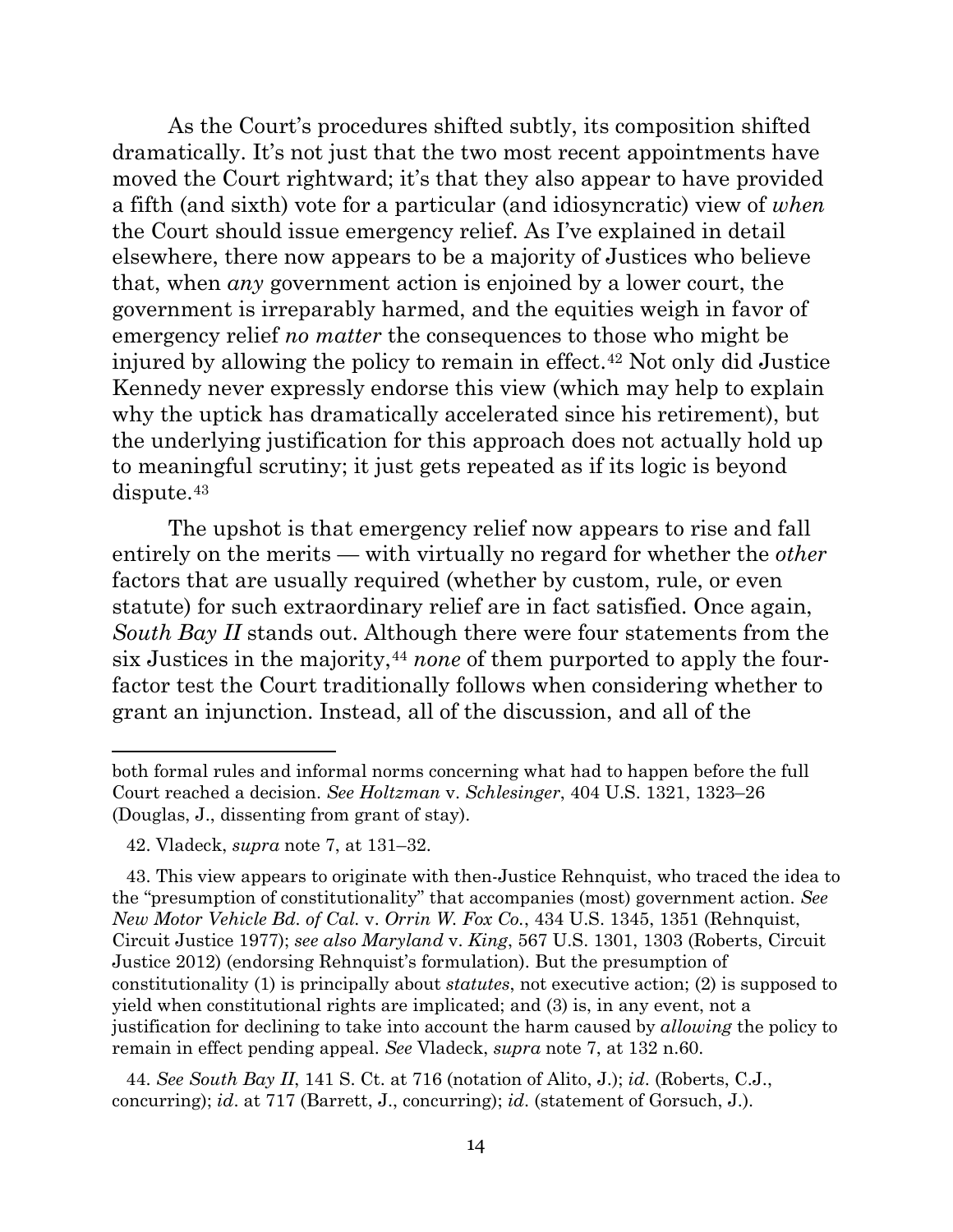Justices' analysis, was focused on the merits of the First Amendment dispute. Worse still, the grant of an emergency injunction in *Tandon* which, unlike *South Bay II*, came with a four-page per curiam opinion for the Court adopting a *new* understanding of the Free Exercise Clause — necessarily exceeded the Court's *statutory* authority to issue such relief. As the Justices have long explained, because the Court's authority to issue emergency injunctions derives from the All Writs Act, and not 28 U.S.C. § 2101, such relief is supposed to be available only "where the legal rights at issue are 'indisputably clear."<sup>[45](#page-15-0)</sup>

It ought to follow that newly minted rights, such as the one *Tandon* articulated, cannot justify an emergency injunction pending appeal. And yet, using what are supposed to be emergency *procedural*  rulings to effect *substantive* changes in the law is increasingly the norm in these contexts — which may also help to explain why it's happening so much more often. The more that the Justices issue emergency relief on the shadow docket, especially in cases in which it might not previously have been available, the more the standard for such relief is necessarily diluted — making it easier for the next applicant to make out a case for such relief, and so on. What's more, issuing such relief through either unsigned orders or cryptic unsigned opinions may be *easier* for the Justices than doing so through lengthy merits opinions more likely to divide even those who agree as to the bottom line.<sup>[46](#page-15-1)</sup>

As the merits have become the all-but exclusive consideration in shadow docket cases, it is hardly surprising that positions likely to resonate with the Court's conservative majority are faring better. But the shift in the Court's composition has also had *procedural* consequences. For instance, in *Tandon*, just as he had in *Roman* 

<span id="page-15-0"></span><sup>45.</sup> *Ohio Citizens for Responsible Energy, Inc.* v. *Nuclear Regulatory Comm'n*, 479 U.S. 1312, 1313 (Scalia, Circuit Justice 1986) (quoting *Communist Party of Ind.* v. *Whitcomb*, 409 U.S. 1235, 1235 (Rehnquist, Circuit Justice 1972).

<span id="page-15-1"></span><sup>46.</sup> In that respect, compare *Tandon* with *Fulton* v. *City of Philadelphia*, No. 19-123, 2021 WL 2459253 (U.S. June 17, 2021), in which the Justices divided over whether to overrule *Employment Division* v. *Smith*, 494 U.S. 872 (1990). *Tandon*, which takes a pretty healthy bite out of *Smith*, reached the Court a full year after *Fulton* had been granted, and months after it had been briefed, argued, and voted upon — and yet it was decided before *Fulton* with the Justices *knowing* how *Fulton* was going to come down. Only two Justices in the *Tandon* majority — Justices Kavanaugh and Barrett — joined Chief Justice Roberts's narrower opinion in *Fulton*.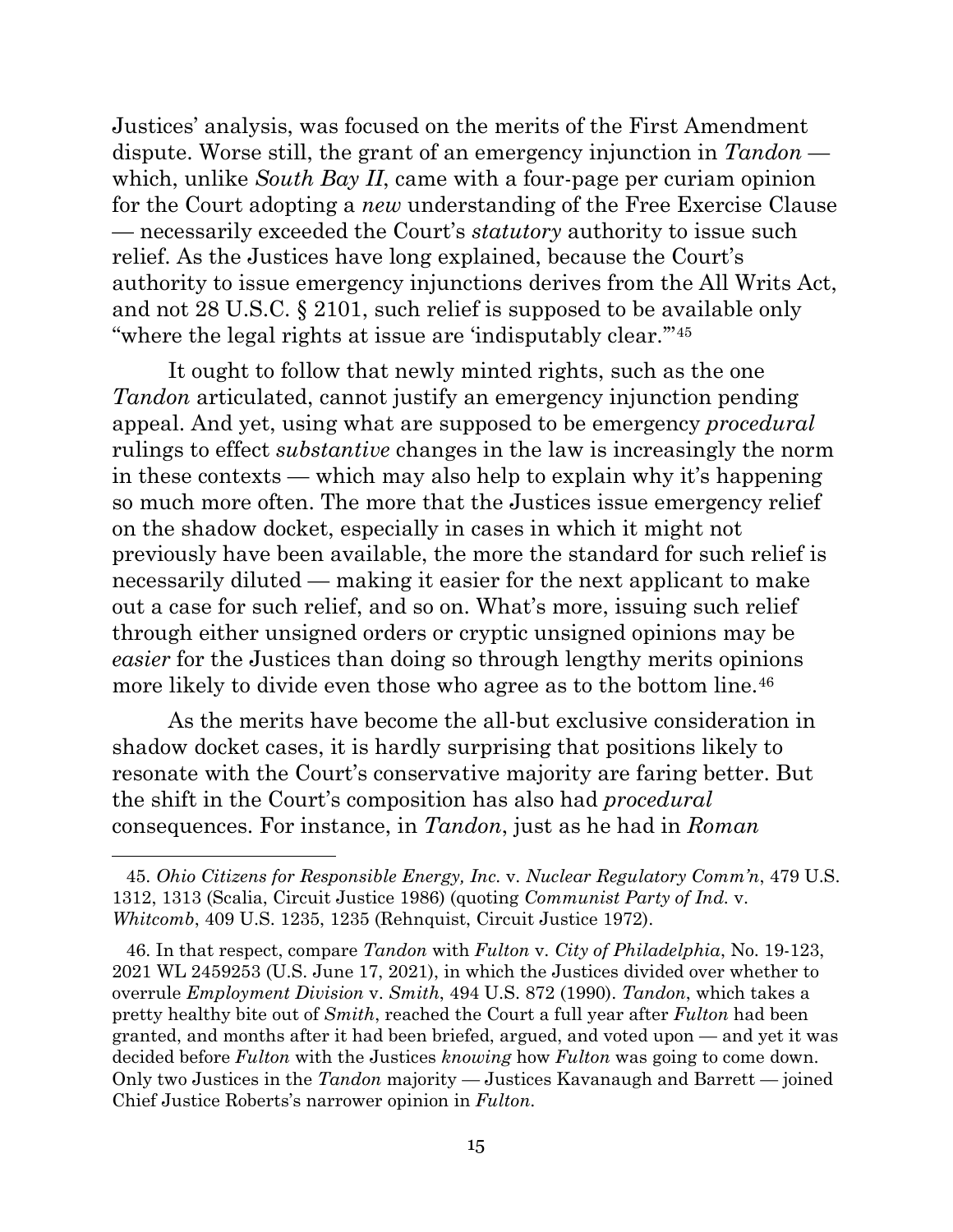*Catholic Diocese* and its companion case in November, Chief Justice Roberts joined the three Democratic appointees in dissenting from the majority's decision to grant an emergency injunction pending appeal. Here as much as in any other context this Term, Justice Barrett's confirmation in place of Justice Ginsburg had a direct and immediate impact on the *results* of the Court's decisions[.47](#page-16-0)

But the shift in composition is relevant not only with respect to emergency relief such as stays or injunctions, but also with respect to summary reversals of lower courts — for which there is at least a norm (if not a rule) that *six* votes, not five, are required (on the theory that any four Justices could grant plenary review, and so it takes six to prevent that from happening). Thus, the Court's novel January 15 ruling in *Higgs*[48](#page-16-1) — a summary reversal on a petition for a writ of certiorari before judgment — seems possible only *because* there are no longer four Justices who would dissent from such a procedural move.

Simply put, if a majority of the Justices are now of the view that the merits are the predominant consideration in considering emergency applications, and if six Justices are willing to summarily dispose of the merits even in novel procedural contexts, then that not only explains why we've seen such a dramatic uptick on the shadow docket in the last few years, but it also suggests that this shift is here to stay even as COVID cases wane and even if the Biden administration is less aggressive in pursuing (or the Justices are less solicitous in providing) such relief going forward. Instead, the focus will likely shift to cases in which *states* are parties, or cases in which those *challenging* federal policies are asking the Justices to intervene to freeze a lower-court ruling in favor of the federal government — as with the Clean Power Plan late in the Obama administration.[49](#page-16-2)

<span id="page-16-0"></span><sup>47.</sup> With five argued cases left to be decided when this testimony was submitted, there have been only two merits decisions so far this Term in which Justice Barrett was part of a 5-4 majority — where it is at least possible that the result, and not just the rationale, would have been different were Justice Ginsburg still on the Court: *TransUnion LLC* v. *Ramirez*, No. 20-297, 2021 WL 2599472 (U.S. June 25, 2021), and *United States* v. *Arthrex, Inc.*, No. 19-1434, 2021 WL 2519433 (U.S. June 21, 2021).

<sup>48.</sup> *United States* v. *Higgs*, 141 S. Ct. 645 (2021) (mem.).

<span id="page-16-2"></span><span id="page-16-1"></span><sup>49.</sup> *See West Virginia* v. *EPA*, 136 S. Ct. 1000 (2016) (mem.). At the time this testimony was submitted, the Justices were already considering one such application —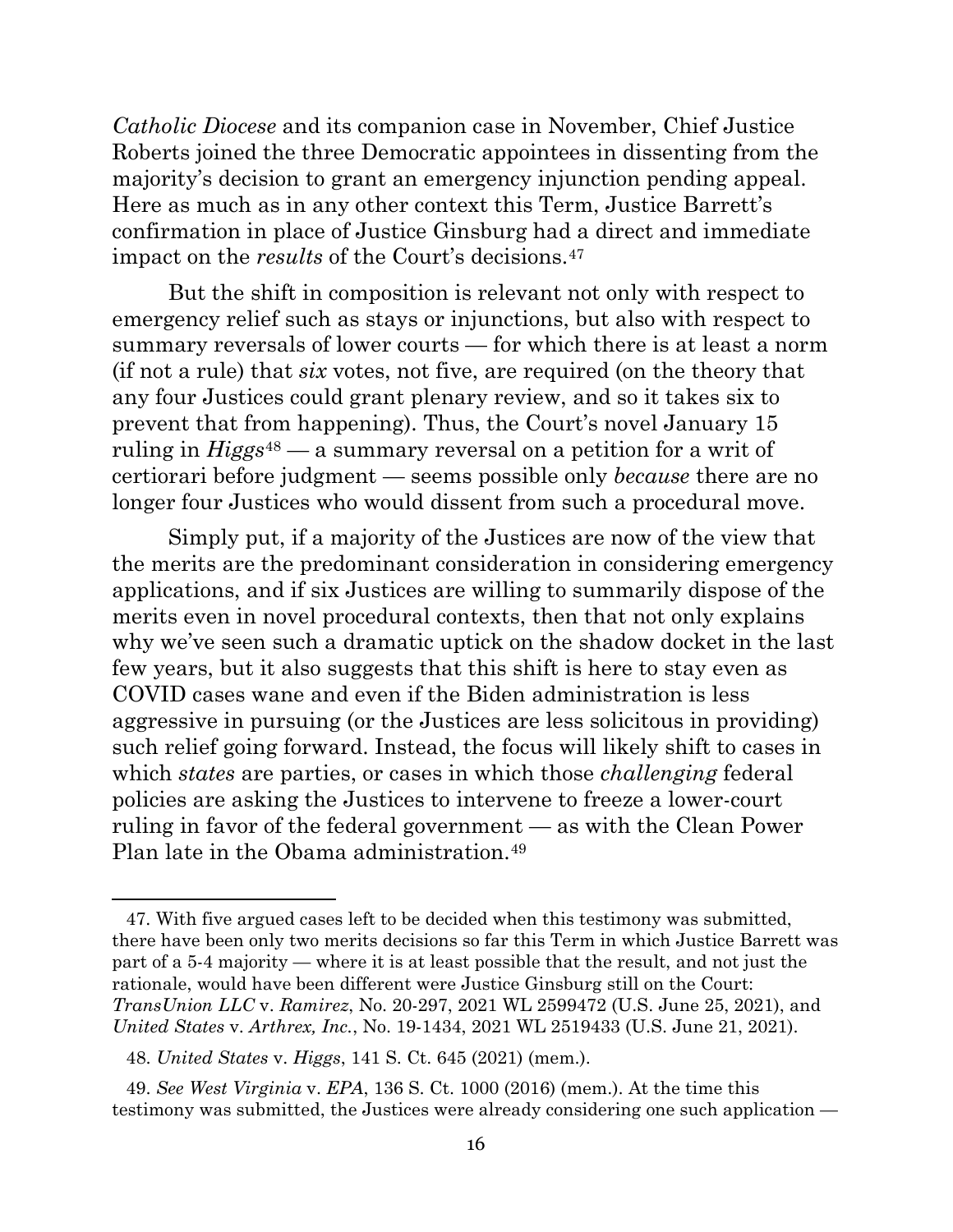Finally, it's worth noting that, whatever the cause of this uptick, it has almost nothing to do with Congress — which hasn't touched the Court's jurisdiction or procedures in any meaningful way since 1988. Even the change in the Court's Term — from one that formally ended with the summer recess to a "continuous" Term — was accomplished via a 1990 amendment of Rule 3 of the Court's rules.[50](#page-17-0) Everything else has come, by all appearances, through unexplained behind-the-scenes shifts in how the Court applies its own standards for emergency relief under statutes that Congress has not disturbed.

#### **III. WHY THE RISE OF THE SHADOW DOCKET IS A PROBLEM**

The uptick identified above is not simply an assessment of volume. Rather, the Supreme Court's significant shadow docket rulings in recent years have had dramatic real-world impacts — from allowing controversial immigration policies affecting millions to go into effect<sup> $51$ </sup> to clearing the way for the first federal executions in 17 years;[52](#page-17-2) from blocking state-wide COVID restrictions<sup>[53](#page-17-3)</sup> and rulings by lower federal courts extending access to the polls in the  $2020$  election<sup>[54](#page-17-4)</sup> to staying out of cases after the election seeking to overturn the result.[55](#page-17-5) Reasonable minds will surely disagree about the merits of each (and all) of these rulings. But it seems important to me to highlight some of the many ways in which handing down significant rulings via the shadow docket is problematic *even* to those who think the Court is generally getting the merits of most (or even all) of these disputes "right."

<span id="page-17-1"></span>51. *See, e.g.*, *Trump* v. *Int'l Refugee Assistance Proj.*, 137 S. Ct. 2080 (2017) (mem.).

54. *See Merrill* v. *People First of Ala.*, 141 S. Ct. 25 (2020) (mem.).

asking the Court to lift a lower-court stay of a ruling blocking the CDC's COVID-related eviction moratorium. *See Ala. Ass'n of Realtors* v. *Dep't of Health & Human Servs.*, No. 20A169 (U.S. filed June 3, 2021).

<span id="page-17-0"></span><sup>50.</sup> Prior to the rule change, if the Court needed to decide a case en banc during the summer recess, it had to return for a "Special Term," of which there were five during the twentieth century: one in 1942; two in 1953; one in 1958; and one in 1972.

<sup>52.</sup> *See Barr* v. *Lee*, 140 S. Ct. 2590 (2020) (per curiam).

<span id="page-17-3"></span><span id="page-17-2"></span><sup>53.</sup> *See, e.g.*, *S. Bay United Pentecostal Church* v. *Newsom* ("*South Bay II*"), 141 S. Ct. 716 (2021) (mem.).

<span id="page-17-5"></span><span id="page-17-4"></span><sup>55.</sup> *See, e.g.*, *Gohmert* v. *Pence*, 141 S. Ct. 972 (2021) (mem.); *Texas* v. *Pennsylvania*, 141 S. Ct. 1230 (2020) (mem.); *Kelly* v. *Pennsylvania*, 141 S. Ct. 950 (2020) (mem.).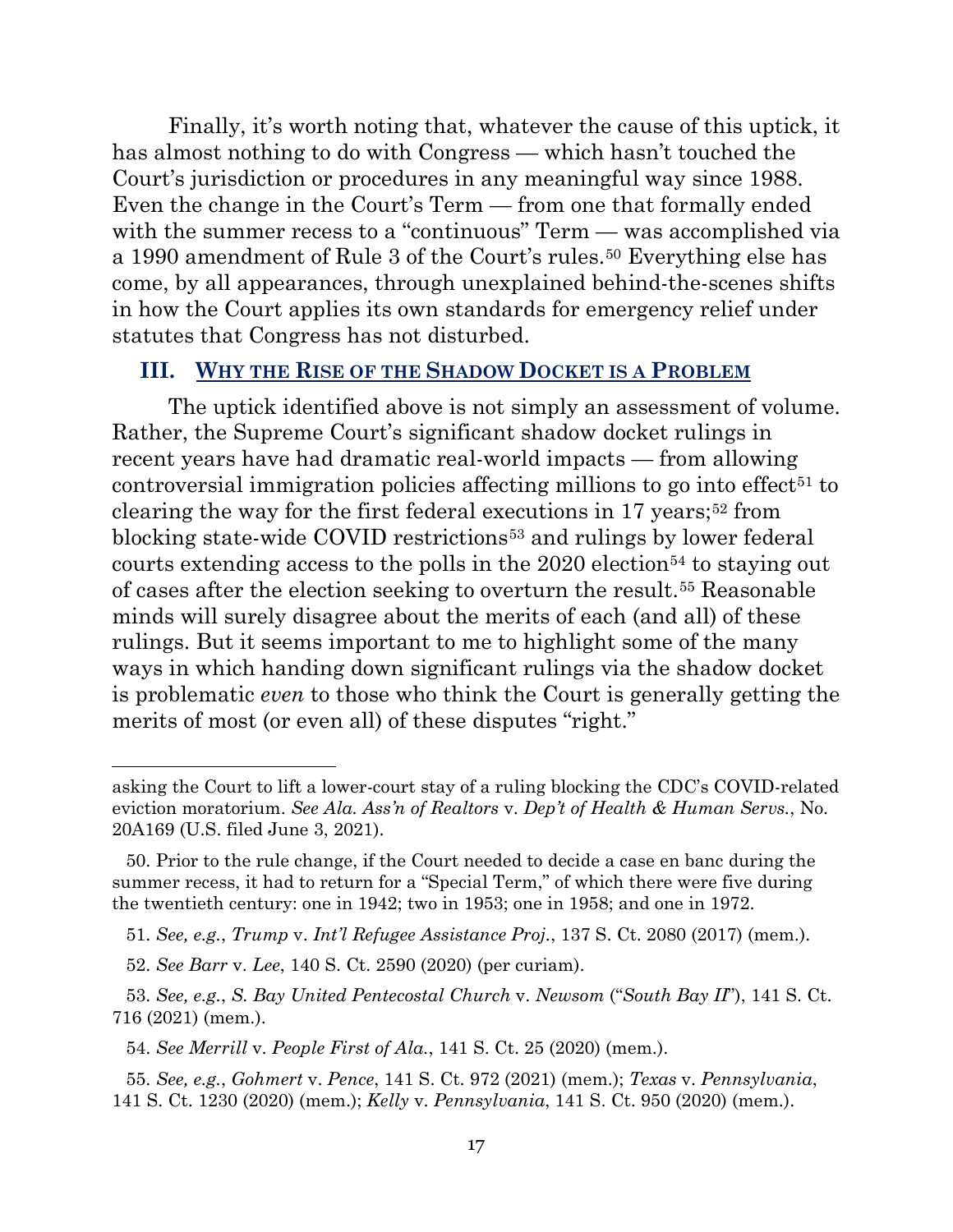**1. The absence of reasoning**. Most significantly, these rulings are generally coming down without any explanation from a majority of the Justices as to their reasoning, leaving not only the parties and lower courts but other actors who might be affected by the decision (e.g., state executive officials) to speculate as to *why* the Court ruled the way it did. At the very least, if, as I've suggested above, the Justices truly are focusing on the merits to the exclusion of all other considerations in applications for emergency relief, it might behoove them to say  $\mathbf{so} - \mathbf{so}$ that lower courts stop applying what may increasingly be the *wrong* standard. Either way, the lack of reasoning makes it impossible to scrutinize the merits of the Court's action in far too many of these cases.

**2. The anonymity of the vote**. The uncertainty over which Justices voted which way, especially on contentious issues, also perpetuates uncertainty among parties and lower courts — who have been instructed by the Supreme Court to generally give weight to the "narrowest" view that commands the support of a majority of the Justices.[56](#page-18-0) When, as in the *Dunn* v. *Smith* ruling in February, we don't even know *who* the fifth (and perhaps sixth) votes were in support of a shadow docket ruling, that only further complicates efforts to figure out exactly what the Court has commanded.

**3. The unpredictable timing of decisions**. Another issue that has arisen with the rise of the shadow docket has been the proliferation of what Bloomberg Supreme Court reporter Greg Stohr has called the "night Court" — with decisions often coming down late in the evening (or very early in the morning), especially on Friday nights.[57](#page-18-1) In July 2020, for example, the Court handed down a pair of *major* rulings clearing the way for the first federal executions in 17 years in a pair of 5-4 decisions that were handed down the first night at 2:10 a.m. EST, and two nights later at 2:46 a.m. EST. Executions raise unique timing concerns with respect to last-minute stay applications (or applications to lift stays), but even cases with no comparable urgency have led to late-night rulings — such as the decision in *South Bay II*, which came

<span id="page-18-0"></span><sup>56.</sup> *See Ramos* v. *Louisiana*, 140 S. Ct. 1390, 1403 (2020) (citing *Marks* v. *United States*, 430 U.S. 188, 193 (1977)).

<span id="page-18-1"></span><sup>57.</sup> Greg Stohr (@gregstohr), TWITTER (Feb. 6, 2021, 1:02 PM), [https://twitter.com/](https://twitter.com/GregStohr/status/1358113817696288769?s=20) [GregStohr/status/1358113817696288769?s=20.](https://twitter.com/GregStohr/status/1358113817696288769?s=20)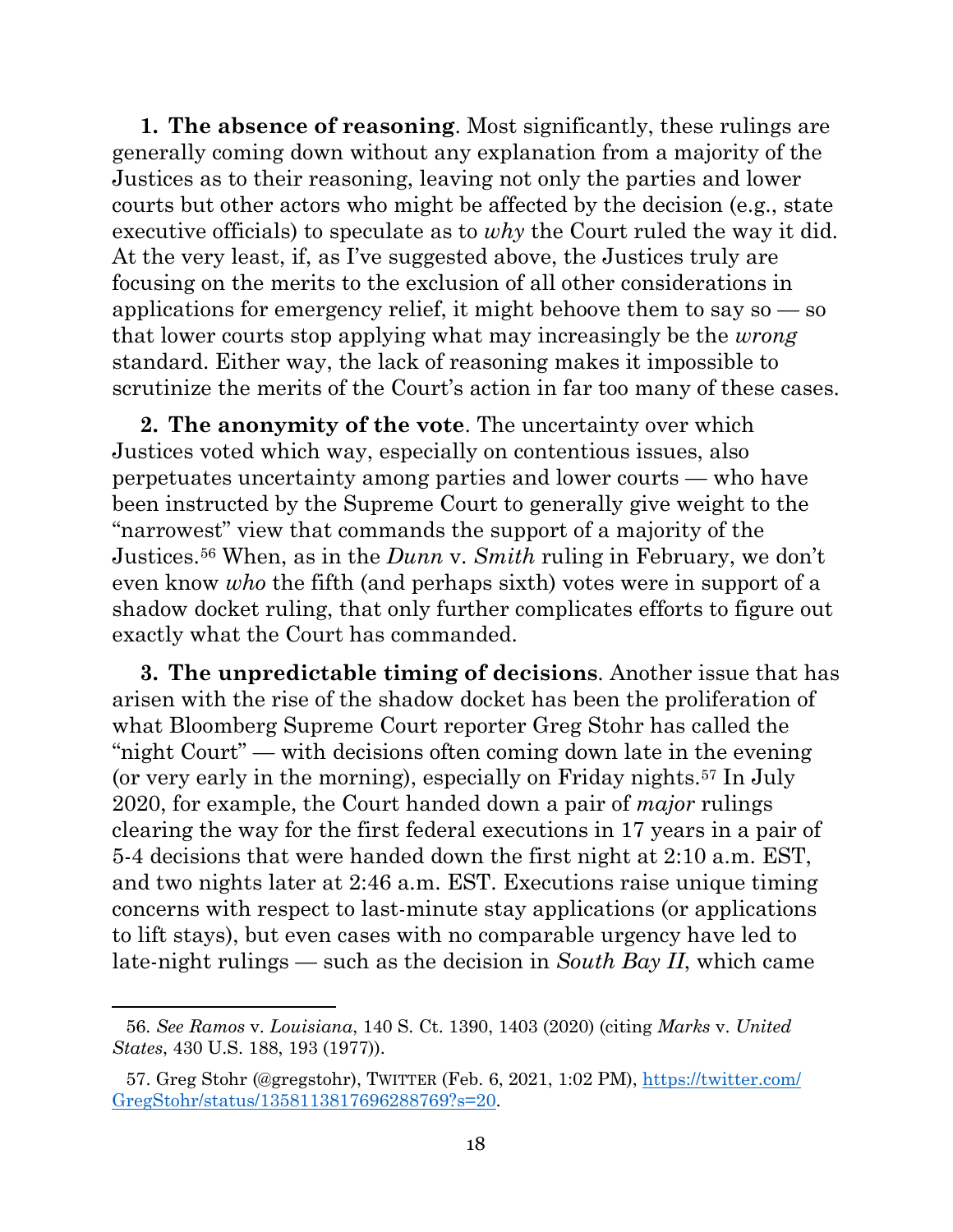at 10:44 p.m. EST on a Friday night *six days* after briefing had been completed, or the ruling in *Tandon* at 11:34 p.m. EDT on a Friday night two months later. Likewise, the Court's significant ruling blocking New York's COVID-based restrictions on certain religious services in *Roman Catholic Diocese of Brooklyn* v. *Cuomo* was handed down at 11:56 p.m. EST on Wednesday, November 25 — the night before Thanksgiving. There's a reason why the Court follows a longstanding protocol for when it hands down rulings in argued cases. Among other things, it increases public access to and awareness of the decisions. Indeed, the hand-down announcements are even recorded and eventually published. Here, in contrast, the rulings are handed down in a manner that makes them that much more *in*accessible.

**4. The lack of merits briefing,** *amicus* **participation, and/or oral argument**. Deciding significant questions through the shadow docket also deprives any number of affected parties of the opportunity to participate, including through the filing of friend-of-the-Court briefs. Although the Supreme Court's rules do not preclude the filing of such *amicus* briefs in conjunction with shadow docket applications, the timing makes them all-but impossible in most cases (and, anecdotally, the Clerk's Office has been known to describe *amicus* filings with respect to applications as being "disfavored"). And effectively handing down merits decisions on the shadow docket also deprives the parties of a chance to fully brief the merits (as opposed to briefing whether emergency relief is warranted) *and* oral argument — notwithstanding the settled view that both of those are key features of the Court's plenary consideration.

**5. The problems with predictions**. The above concerns all go to the transparency of the Court's decisions and the opportunities of interested parties to help shape them. But even on their merits, shadow docket rulings suffer from multiple flaws, including the difficulties of making predictive judgments about the merits of a dispute so early in the progress of litigation. Consider, in this respect, the Court's shadow docket ruling issuing a partial stay of two district court injunctions against the second iteration of President Trump's travel ban.[58](#page-19-0) Presumably (although we'll never know), that decision reflected a

<span id="page-19-0"></span><sup>58.</sup> *Trump* v. *Int'l Refugee Assistance Proj.*, 137 S. Ct. 2080 (2017) (mem.).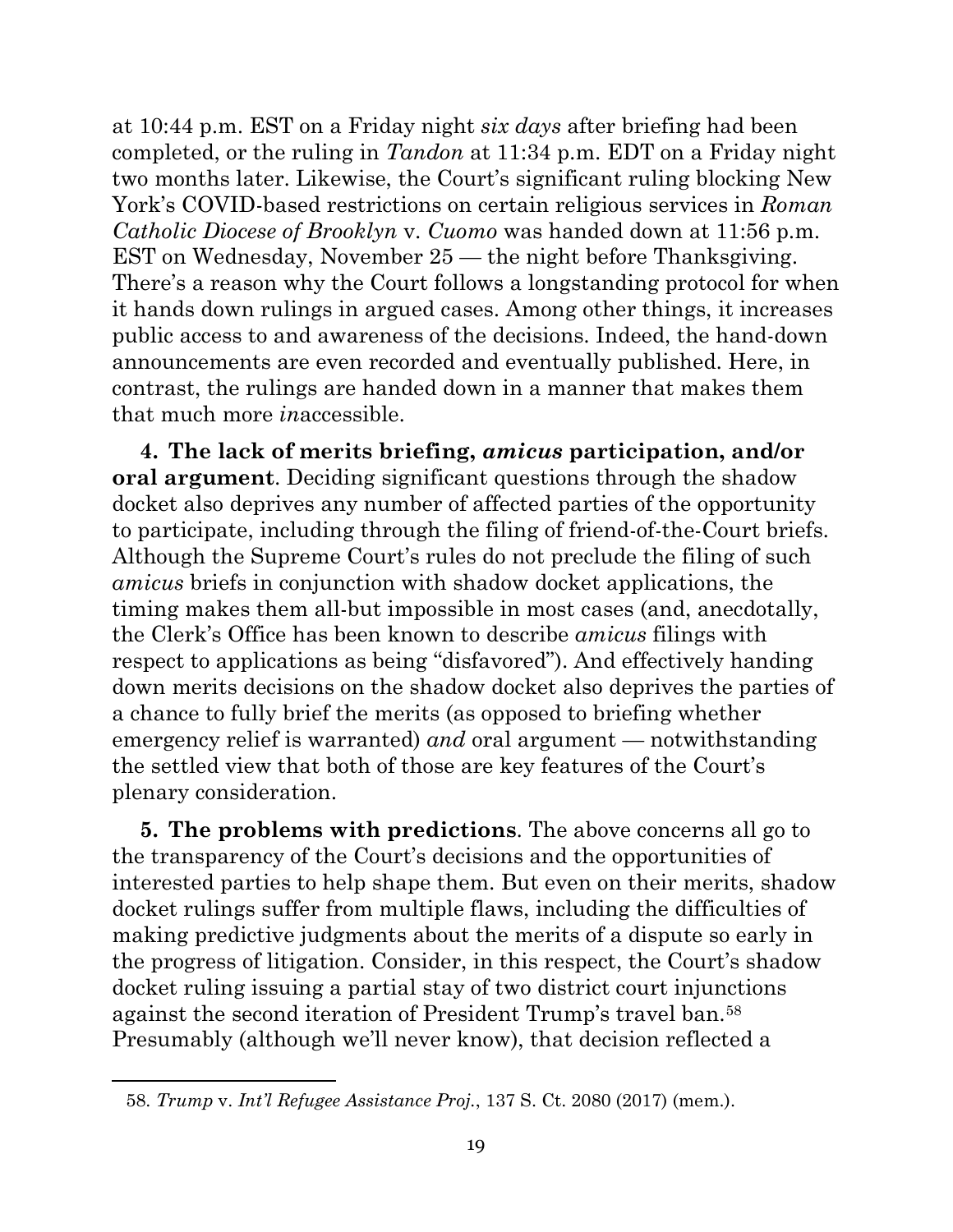judgment by a majority of the Justices that they would uphold that policy if and when it reached them for plenary review. But right before the Court was set to hear argument, the Trump administration withdrew the second iteration, and replaced it with the more legally nuanced third version — mooting the appeal and leading the Court to dump the cases from its calendar *without* reaching those merits. (The Court would eventually uphold the third iteration by a 5-4 vote.[59\)](#page-20-0) As these cases show, the Justices are sometimes making predictions about what they're going to do in cases on which they never actually have a chance to rule. Indeed, the Court was supposed to hear arguments this Term on challenges to President Trump's border wall and his "remain in Mexico" asylum policy — which no lower court ever sustained. But because the Biden administration has changed those policies, the Court has removed those cases from its argument calendar, and will likely never reach the merits of those disputes notwithstanding its earlier rulings that allowed the policies to go into effect pending appeals of adverse lower-court rulings.

**6. Prematurely (and unnecessarily) resolving constitutional questions**. The increasing prominence of the shadow docket also means that the Justices are more frequently deciding significant questions of constitutional law at an incredibly early stage of litigation — including in contexts in which such constitutional analyses turn out to be premature and/or entirely unnecessary. Consider, in this respect, the decision in *Roman Catholic Diocese of Brooklyn*, in which a 5-4 majority enjoined New York COVID restrictions that were *no longer in effect* on the ground that they likely violated the First Amendment. Although the dispute certainly appeared to be moot, the majority (in a rare — but unsigned — opinion for the Court) justified such an intervention because "*if*" the state were to re-apply the challenged restrictions on religious worship, such a hypothetical move would "*almost certainly* bar individuals in the affected area from attending services before judicial relief can be obtained."[60](#page-20-1) In other words, the Court used a shadow docket ruling to resolve major First Amendment questions about a policy that wasn't even in effect — and did so before the litigation had a

<sup>59.</sup> *Trump* v. *Hawaii*, 138 S. Ct. 2392 (2018).

<span id="page-20-1"></span><span id="page-20-0"></span><sup>60.</sup> *Roman Catholic Diocese of Brooklyn* v. *Cuomo*, 141 S. Ct. 63, 68 (2020) (per curiam) (emphases added).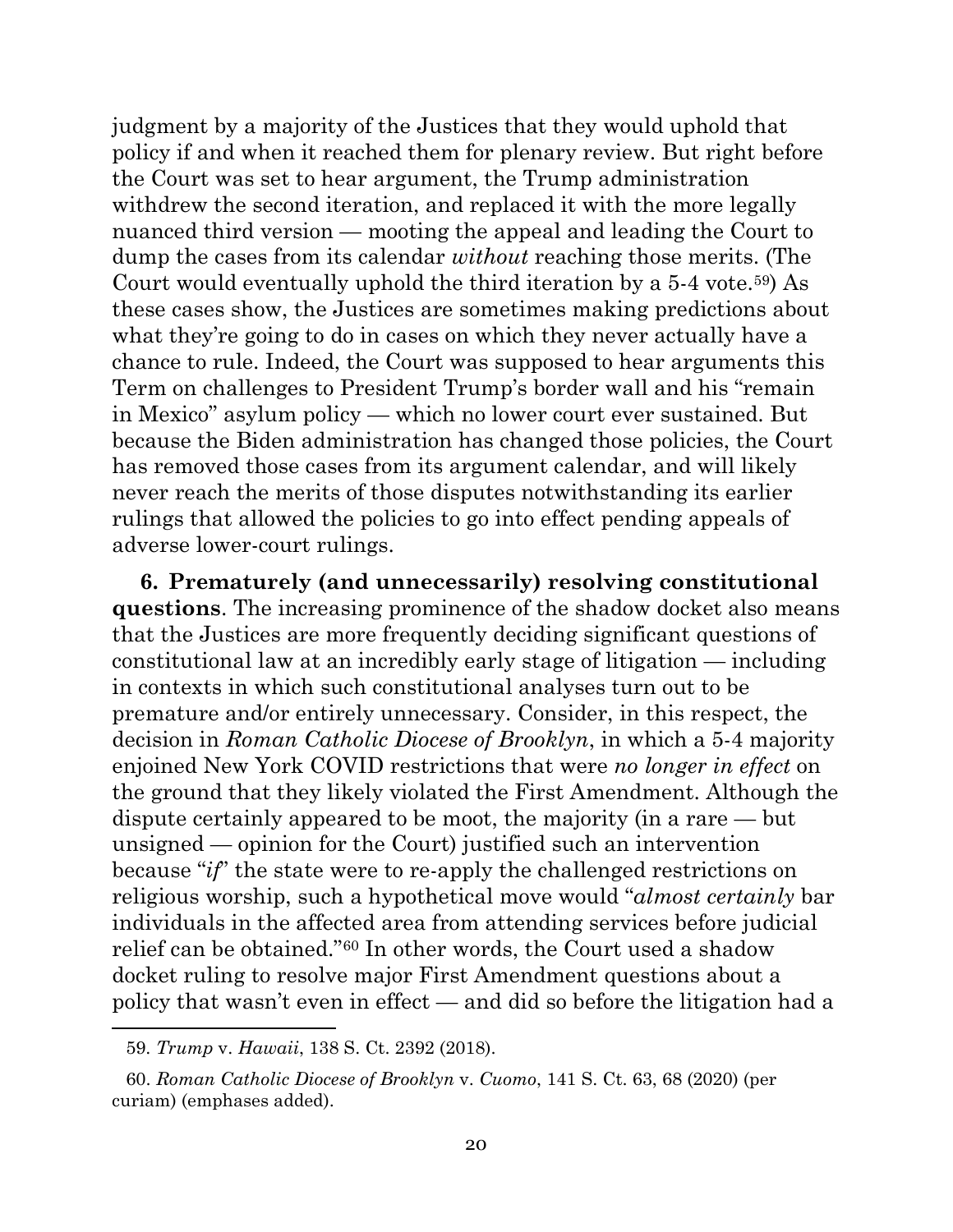chance to make its way through the courts on the merits. The Court is fond of saying that it is "a court of final review and not first view,"[61](#page-21-0) trumpeting the virtues of percolation, of developments of factual records, and of the benefit of having several rounds of lower-court briefing (and rulings) in the record before deciding weighty constitutional cases. Except on the shadow docket.

**7. Distorting the Supreme Court's workload**. In addition to these procedural and substantive concerns, the shadow docket also appears to be increasingly competing with merits cases for the Justices' attention. During its October 2019 Term, the Court handed down signed opinions in only 53 merits cases — the fewest since the Civil War. Some of that can be blamed on COVID, which led the Justices to postpone arguments in 10 cases from the March 2020 and April 2020 sessions to October 2020. But as this Term draws to a close, the Court looks likely to hand down signed opinions in only 56 merits cases which would be the *second*-lowest total since the Civil War:



<span id="page-21-0"></span><sup>61.</sup> *Zivotofsky ex rel. Zivotofsky* v. *Clinton*, 566 U.S. 189, 201 (2012) (quoting *Adarand Constructors, Inc.* v. *Mineta*, 534 U.S. 103, 110 (2001) (per curiam)). During the October 2018 Term alone, this sentiment was referenced in 11 different opinions. *See* Vladeck, *supra* note 6, at 126–27 n.20.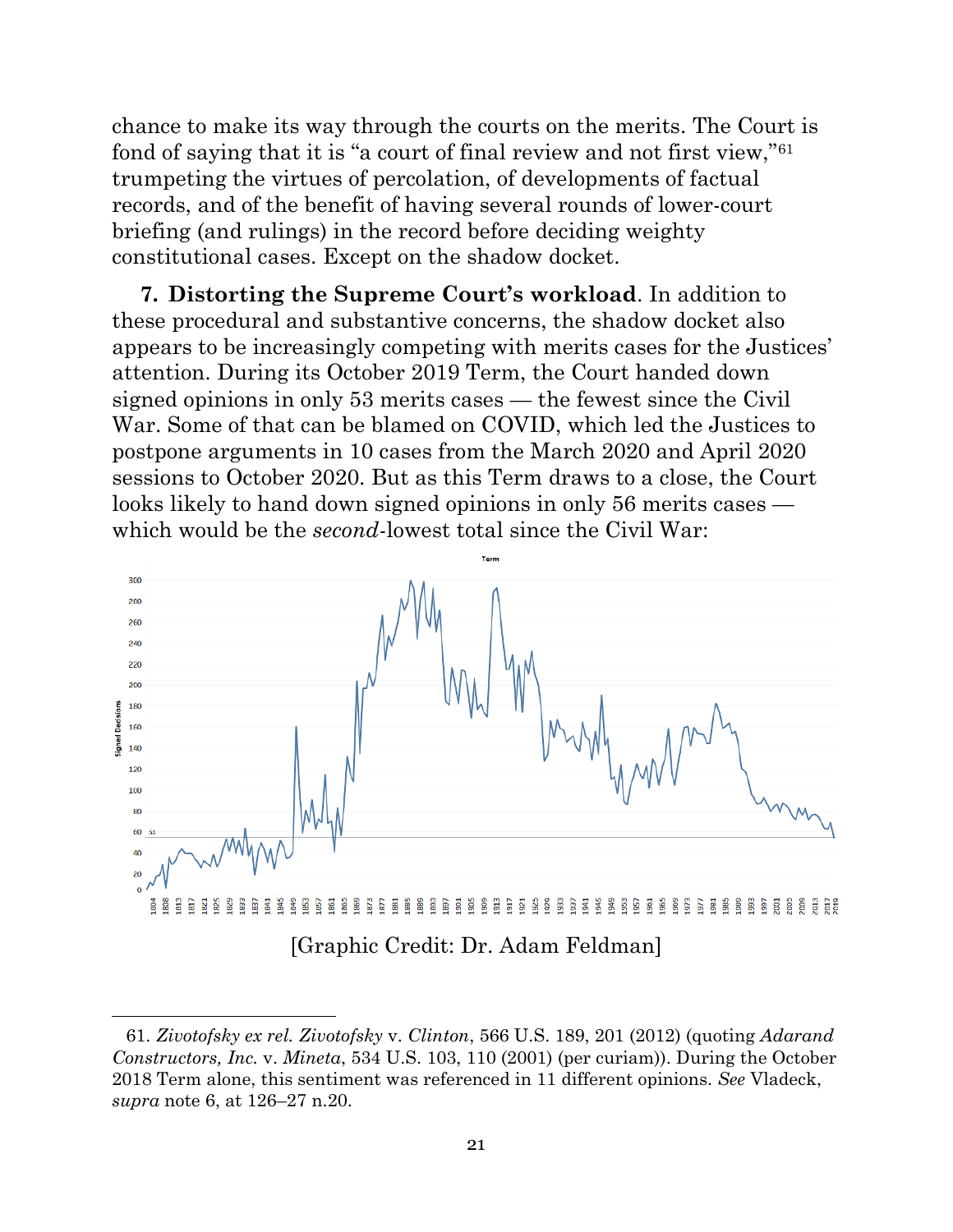Simply put, as the shadow docket has grown, the merits docket has shrunk. Correlation is not causation, but it's not hard to imagine how the increasing volume of (and attention paid to) these emergency rulings has consumed resources that the Justices, their staffs, and the Court could otherwise have devoted to the merits docket.

**8. Undermining the Court's legitimacy**. All of the above concerns tie together in respect to the final, and most significant objection: That the rise of the shadow docket, especially at the expense of the merits docket, has negative effects on public perception of the Court — and of the perceived legitimacy of the Justices' work. If the Court is handing down a higher number of decisions affecting Americans in unsigned, unreasoned orders, both in absolute terms and relative to merits rulings, that necessarily exacerbates charges — fair or not — that the Justices are increasingly beholden to the politics of the moment rather than broader jurisprudential principles. As Justice Sotomayor has warned, all of these developments in the aggregate "erode[] the fair and balanced decisionmaking process that this Court must strive to protect."[62](#page-22-0)

# **IV. POTENTIAL AVENUES FOR REFORM**

Of course, just as the rise of the shadow docket has largely been the result of judge-made shifts in judge-made norms and procedures, the first place where reforms to address these concerns should be pursued is at the Supreme Court itself. Hopefully, the mere fact that the Commission is considering this topic as part of a broader reform conversation will bring additional light to the concerns I and others have raised — and perhaps the Justices will take those into account as they approach shadow docket rulings going forward. Among other reforms that the Court could adopt, whether formally or informally, *without* an Act of Congress, it might include:

 $\triangleright$  Reviving the practice of having individual Circuit Justices (rather than the full Court) resolve even contentious emergency applications whenever and wherever possible (including, where appropriate, holding in-chambers oral argument).

<span id="page-22-0"></span><sup>62.</sup> *Wolf* v. *Cook County, Ill.*, 140 S. Ct. 681, 684 (2020) (Sotomayor, J., dissenting).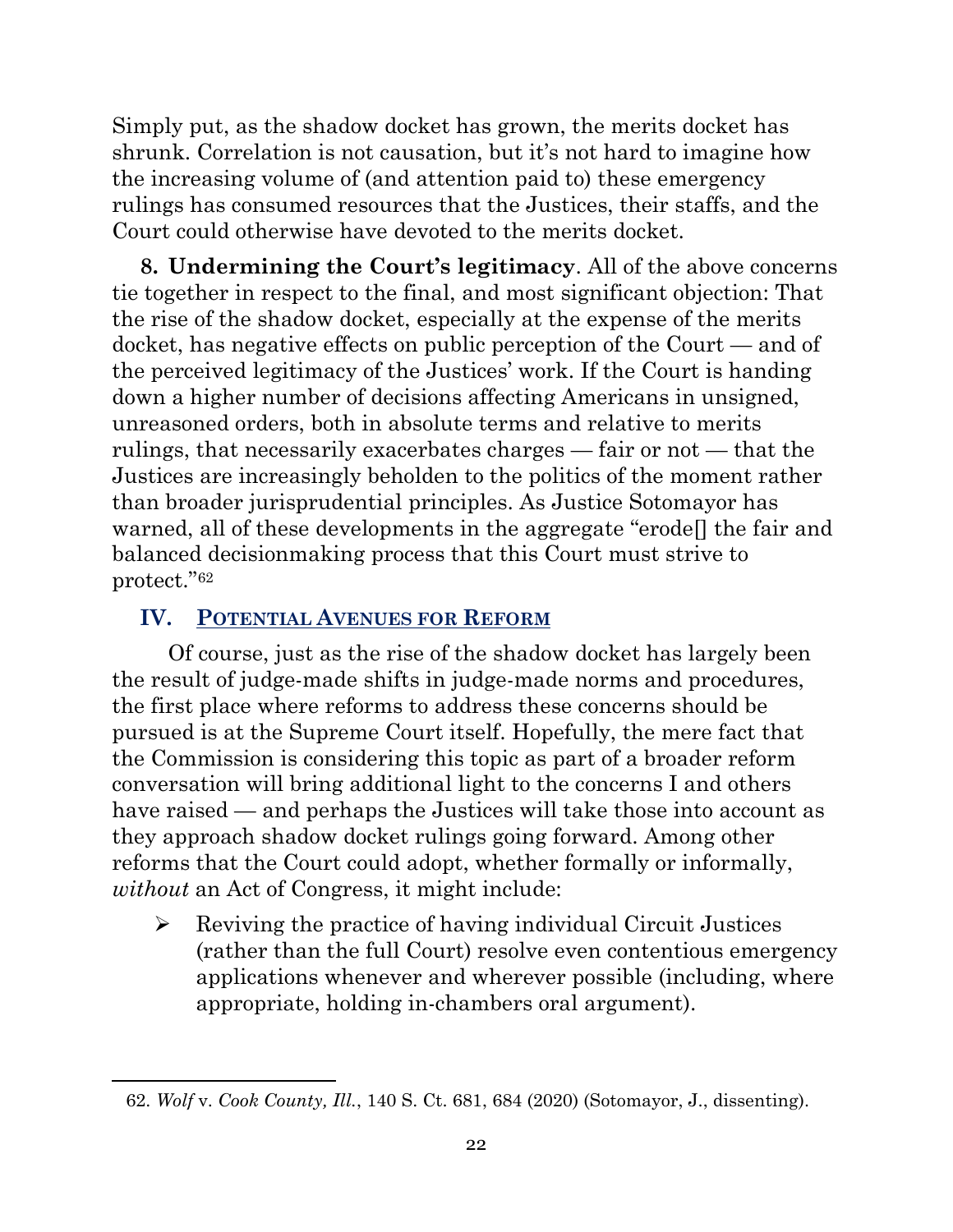- $\triangleright$  Formally publishing any order by an individual Circuit Justice granting or denying an application, whether or not it is accompanied by an opinion.<sup>[63](#page-23-0)</sup>
- Amending the Court's formal rules and informal norms to provide far clearer guidelines for the procedures and timing of emergency applications (at least in non-capital cases), including the rules governing *amicus* participation and the possibility of oral argument before either the full Court or the Circuit Justice.
- $\triangleright$  Committing, at least informally, to publishing a rationale (and publicly identifying the concurring and dissenting Justices) for (1) any order that disrupts the status quo in the lower courts; (2) any order (other than a denial of certiorari) from which a Justice publicly dissents; or (3) any other order that the Justices intend to have precedential effect in the lower courts.
- $\triangleright$  Tying any order disrupting the status quo in the lower courts to a specific statutory authority — and, where possible, articulating why the relevant standard for such relief has been satisfied.
- $\triangleright$  Committing to scheduled releases of orders on emergency applications except where circumstances prohibit it (as in lastminute execution-related litigation), and to provide advance public notice of order issuance wherever possible.

I should also note that I'm one of those who is generally opposed to undue congressional interference in the workings of the federal courts in general, and the Supreme Court in particular. To that end, I don't think that the concerns that I and others have identified can or should be addressed through reforms designed to *prohibit* the Court from doing what it's doing — or, for example, to mandate that the Justices publicly disclose their votes on all (or even some) orders, etc. For starters, the

<span id="page-23-0"></span><sup>63.</sup> Although in-chambers *opinions* are published today as a matter of course, that wasn't always so. *See* Cynthia Rapp, *Introduction*, *in* 1 RAPP v (2001). Still today, inchambers *orders* are *not* usually reported in either the *Supreme Court Reporter* or the *U.S. Reports*; they can be found online only by searching the docket listing for the specific case (so that one cannot search for cases they don't already know about). *See, e.g.*, *Rumsfeld* v. *Rell*, No. 05A231 (Ginsburg, Circuit Justice Sept. 8, 2005) (mem.).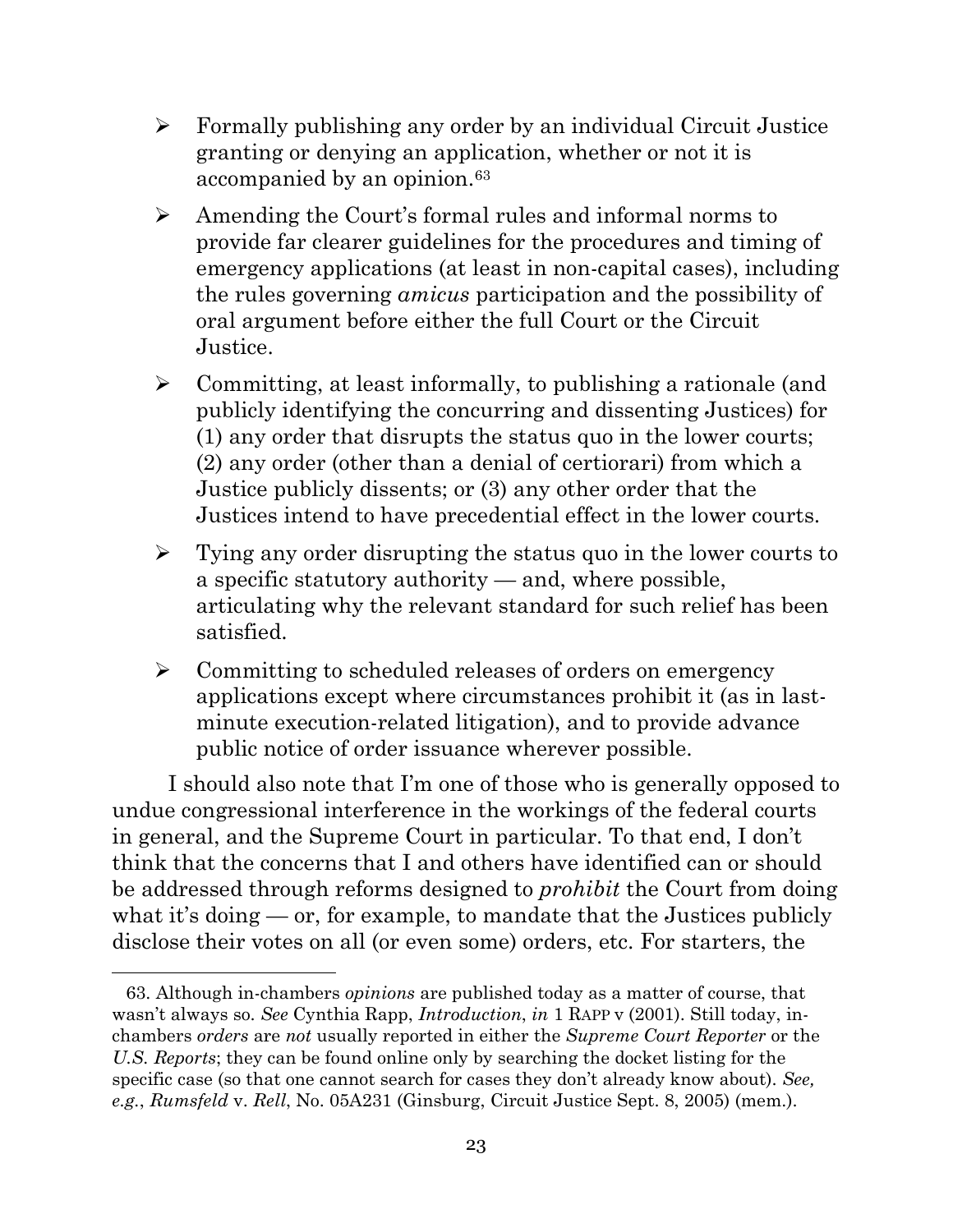problem is not the shadow docket *itself*; for as long as we have a Court the jurisdiction of which extends to emergency applications, *some* action on the shadow docket is inevitable. What's more, even if such legislation doesn't raise constitutional concerns (and some of it might), I fear that it could open up a can of worms that could lead to intrusions on norms of judicial independence going forward.

That's not to say, however, that Congress would be entirely powerless to address the rise of the shadow docket. Rather, I think that there's a meaningful conversation to be had about shadow-docket inspired legislative reforms, which I see as falling into two basic camps:

*First*, Congress can and should consider mechanisms for taking pressure *off* of the shadow docket. If the rise of the shadow docket is in part a reflection of the Justices being unwilling to wait for plenary merits consideration of some of these issues, Congress can, of course, address that. Among other things, such reforms might include:

- $\triangleright$  Allowing the federal government to transfer all civil suits seeking "nationwide" injunctive relief to the D.C. district court — to avoid the concern of overlapping (or diverging) "nationwide" injunctions.
- In cases in which *any* (state or federal) government action is enjoined by a lower federal court, speed up the appellate timelines so that appeals of lower-court rulings receive plenary appellate review much faster — by shortening the time for filing an appeal; by mandating aggressive briefing schedules; and by strongly encouraging courts to give such cases all due priority.
- $\triangleright$  In capital cases (where Justices from across the spectrum have bemoaned the difficulty of confronting novel legal questions on the literal eve of a scheduled execution), give the Court *mandatory* appellate jurisdiction at least over direct appeals and perhaps also make it easier for death-row prisoners to bring timely method-of-execution challenges *before* an execution date has been set.

*Second*, Congress might consider codifying certain features of the shadow docket that were only norms historically. These could include: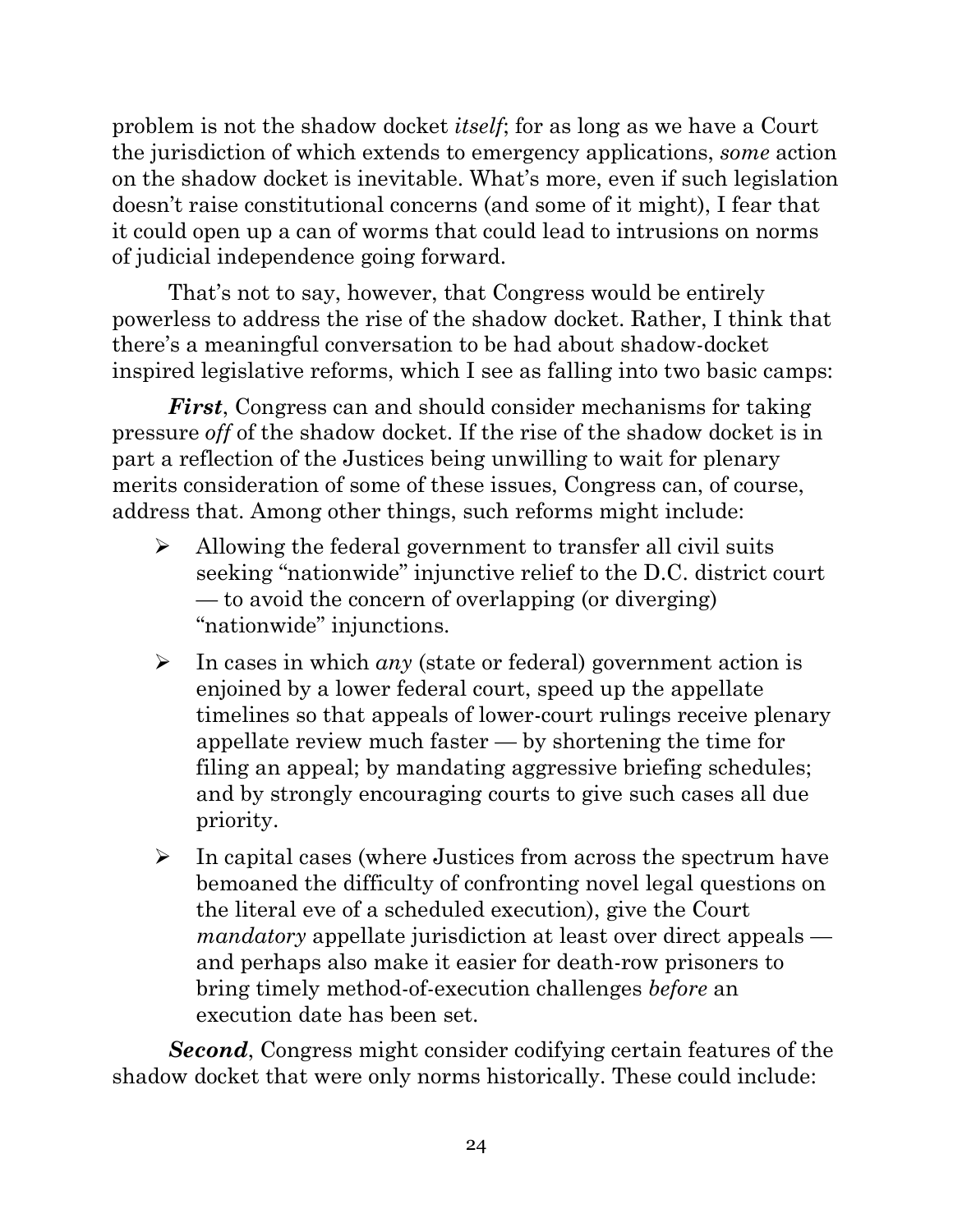- $\triangleright$  Codifying the traditional four-factor test that the Court applies in considering applications for emergency relief.<sup>[64](#page-25-0)</sup>
- Encouraging the Justices to provide at least a brief explanation of any order with respect to a stay or injunction that alters the status quo vis-à-vis the lower courts.
- $\triangleright$  Encouraging the Court to hold oral arguments on applications where there is at least a reasonable likelihood that the Justices will alter the status quo.<sup>[65](#page-25-1)</sup>
- $\triangleright$  Requiring (or, at least, encouraging) applications to be resolved in the first instance by the relevant Circuit Justice without referral to the full Court.

## **V. CONCLUSION**

I harbor no illusion that these reform ideas are either unique or exhaustive. But they do circle around a broader proposition of more general applicability to this panel: The overwhelming majority of orders that the Supreme Court hands down through the shadow docket are exercises of the Court's constitutional *appellate* jurisdiction — not its original jurisdiction. As such, it is subject to "such exceptions[] and . . . such regulations as the Congress shall make."[66](#page-25-2) Even for those, like me, who believe that Congress's power under the Exceptions Clause is not plenary,[67](#page-25-3) Congress still has significant and substantial leeway and latitude to regulate the Court's appellate docket.

<span id="page-25-0"></span><sup>64.</sup> Congress has, in at least some prior cases, prescribed standards of review even for injunctions against unconstitutional governmental action. *See, e.g.*, *Miller* v. *French*, 530 U.S. 327 (2000) (upholding provision of the Prison Litigation Reform Act that prescribes a standard of review for injunctions against unconstitutional prison conditions); *cf. Nken* v. *Holder*, 556 U.S. 418 (2009) (where the majority opinion and dissent disagreed as to *which* statutory standard should govern stays of removal, including from the Supreme Court itself — but no Justice disputed Congress's power to impose a standard in the first place).

<span id="page-25-1"></span><sup>65.</sup> Indeed, the Court's shift to conducting remote oral arguments via telephone in merits cases starting in May 2020 and continuing through the current Term reinforces the possibility that similar remote arguments could be staged in the future for suitable emergency applications, as well.

<span id="page-25-2"></span><sup>66.</sup> U.S. CONST. art. III, § 2, cl. 2.

<span id="page-25-3"></span><sup>67.</sup> *See Felker* v. *Turpin*, 518 U.S. 651, 667 (1996) (Souter, J., concurring).